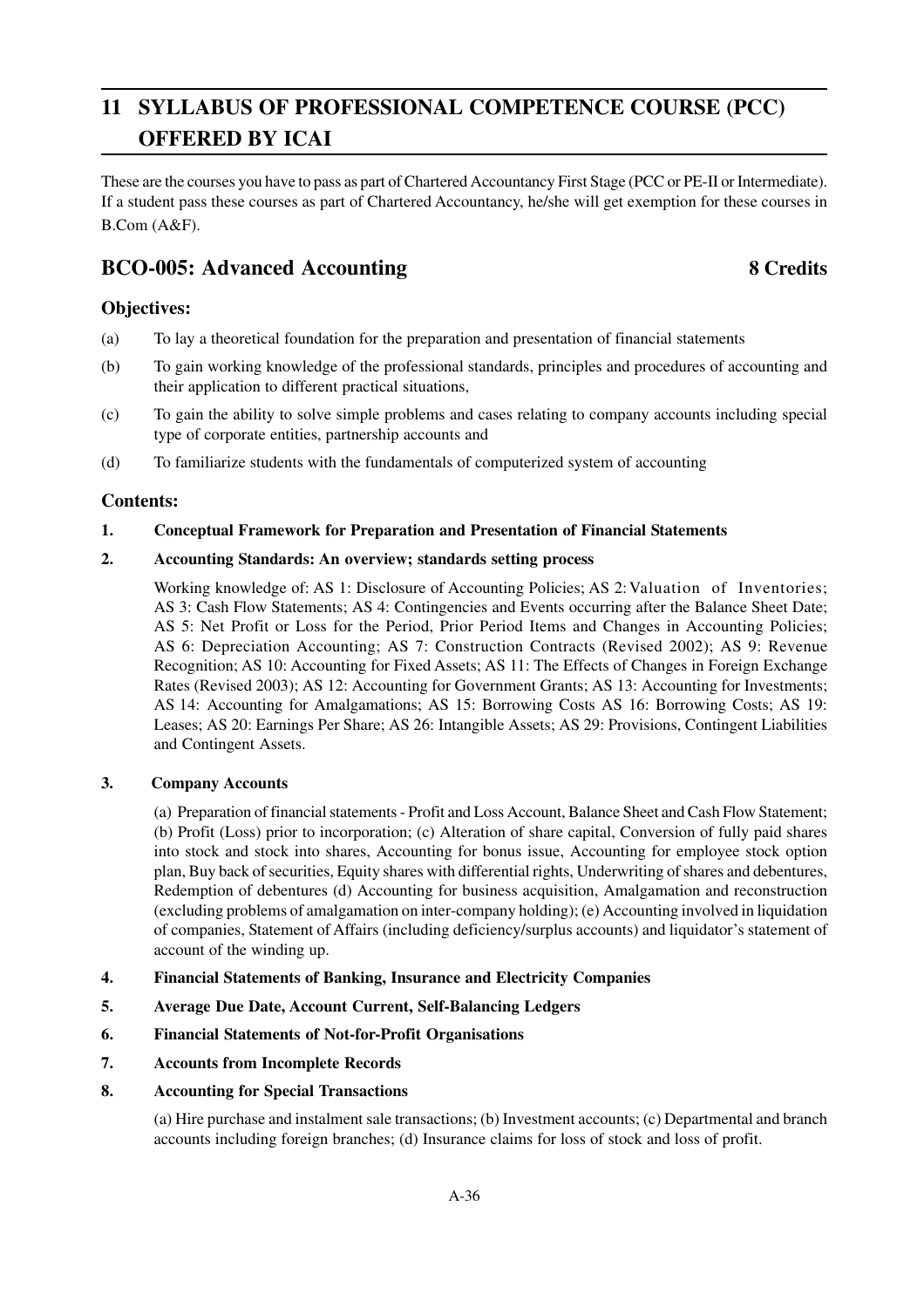#### **9. Advanced Issues in Partnership Accounts**

Final accounts of partnership firms - Admission, retirement and death of a partner including treatment of goodwill; Dissolution of partnership firms including piecemeal distribution of assets; Amalgamation of partnership firms; Conversion into a company and Sale to a company.

#### **10. Accounting in Computerised Environment**

An overview of computerized accounting system - Salient features and significance, Concept of grouping of accounts, Codification of accounts, Maintaining the hierarchy of ledger, Accounting packages and consideration for their selection, Generating Accounting Reports.

**Note:** *If either old Accounting Standards (ASs), Announcements and Limited Revisions to ASs are withdrawn or new ASs, Announcements and Limited Revisions to ASs are issued by the Institute of Chartered Accountants of India in place of existing ASs, Announcements and Limited Revisions to ASs, the syllabus will accordingly include/exclude such new developments in place of the existing ones with effect from the date to be notified by the Institute.*

# **BCO-006: Auditing and Assurance 8 Credits**

#### **Objective:**

To understand objective and concepts of auditing and gain working knowledge of generally accepted auditing procedures and of techniques and skills needed to apply them in audit and attestation engagements and solving simple casestudies.

#### **Contents:**

- 1. **Auditing Concepts -** Nature and limitations of Auditing, Basic Principles governing an audit, Ethical principles and concept of Auditor's Independence, Relationship of auditing with other disciplines.
- 2. **Auditing and Assurance Standards -** Overview, Standard-setting process,. Role of International Auditing and Assurance Standards Board and Auditing and Assurance Standards Board in India.
- 3. **Auditing engagement -** Audit planning, Audit programme, Control of quality of audit work Delegation and supervision of audit work.
- 4. **Documentation -** Audit working papers, Audit files: Permanent and current audit files, Ownership and custody of working papers.
- 5. **Audit evidence -** Audit procedures for obtaining evidence, Sources of evidence, Reliability of audit evidence, Methods of obtaining audit evidence - Physical verification, Documentation, Direct confirmation, Re-computation, Analytical review techniques, Representation by management.
- 6. **Internal Control -** Elements of internal control, Review and documentation, Evaluation of internal control system, Internal control questionnaire, Internal control check list, Tests of control, Application of concept of materiality and audit risk, Concept of internal audit.
- 7. **Internal Control and Computerized Environment, Approaches to Auditing in Computerised Environment.**
- 8. **Audit Sampling -** Types of sampling, Test checking, Techniques of test checks. Analytical review procedures.
- 9. **Analytical review procedures.**
- 10. **Audit of payments -** General considerations, Wages, Capital expenditure, Other payments and expenses, Petty cash payments, Bank payments, Bank reconciliation.
- 11. **Audit of receipts -** General considerations, Cash sales, Receipts from debtors, Other Receipts.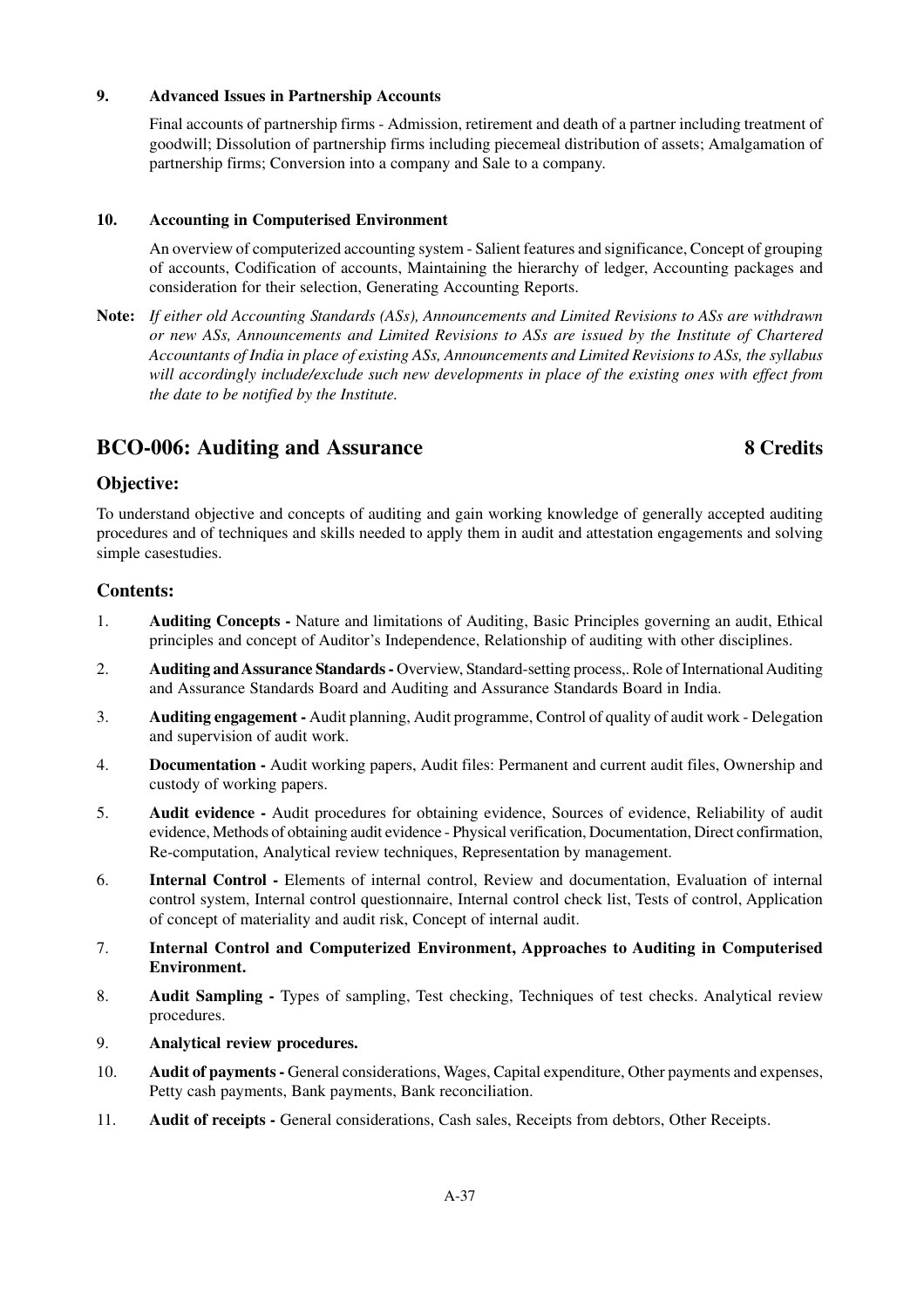- 12. **Audit of Purchases -** Vouching cash and credit purchases, Forward purchases, Purchase returns, Allowance received from suppliers.
- 13. **Audit of Sales -** Vouching of cash and credit sales, Goods on consignment, Sale on approval basis, Sale under hirepurchase agreement, Returnable containers, Various types of allowances given to customers, Sale returns.
- 14. **Audit of suppliers' ledger and the debtors' ledger -** Self-balancing and the sectional balancing system, Total or control accounts, Confirmatory statements from credit customers and suppliers, Provision for bad and doubtful debts, Writing off of bad debts.
- 15. **Audit of impersonal ledger -** Capital expenditure, deferred revenue expenditure and revenue expenditure, Outstanding expenses and income, Repairs and renewals, Distinction between reserves and provisions, Implications of change in the basis of accounting.
- 16. **Audit of assets and liabilities.**
- 17. **Company Audit -** Audit of Shares, Qualifications and Disqualifications of Auditors, Appointment of auditors, Removal of auditors, Powers and duties of auditors, Branch audit, Joint audit, Special audit, Reporting requirements under the Companies Act, 1956.
- 18. **Audit Report**  Qualifications, Disclaimers, Adverse opinion, Disclosures, Reports and certificates.
- 19. **Special points in audit of different types of undertakings**, i.e., Educational institutions, Hotels, Clubs, Hospitals, Hirepurchase and leasing companies (excluding banks, electricity companies, cooperative societies, and insurance companies).
- 20. **Features and basic principles of government audit**, Local bodies and not-for-profit organizations, Comptroller and Auditor General and its constitutional role.
- **Note:** *Candidates are expected to have working knowledge of relevant Auditing and Assurance Standards issued by the ICAI with reference to above-mentioned topics.*

# **BCO-007: Law, Ethics and Communication 8 Credits**

## **Part A: Law (60 Marks)**

#### **Objective:**

To test working knowledge of business laws and company law and their practical application in commercial situations.

#### **Contents:**

#### **Business Laws (30 Marks)**

- 1. The Indian Contract Act, 1872
- 2. The Negotiable Instruments Act, 1881
- 3. The Payment of Bonus Act, 1965
- 4. The Employees' Provident Fund and Miscellaneous Provisions Act, 1952
- 5. The Payment of Gratuity Act, 1972.

#### **Company Law (30 Marks)**

The Companies Act, 1956 - Sections 1 to 197

- (a) Preliminary
- (b) Board of Company Law Administration National Company Law Tribunal; Appellate Tribunal
- (c) Incorporation of Company and Matters Incidental thereto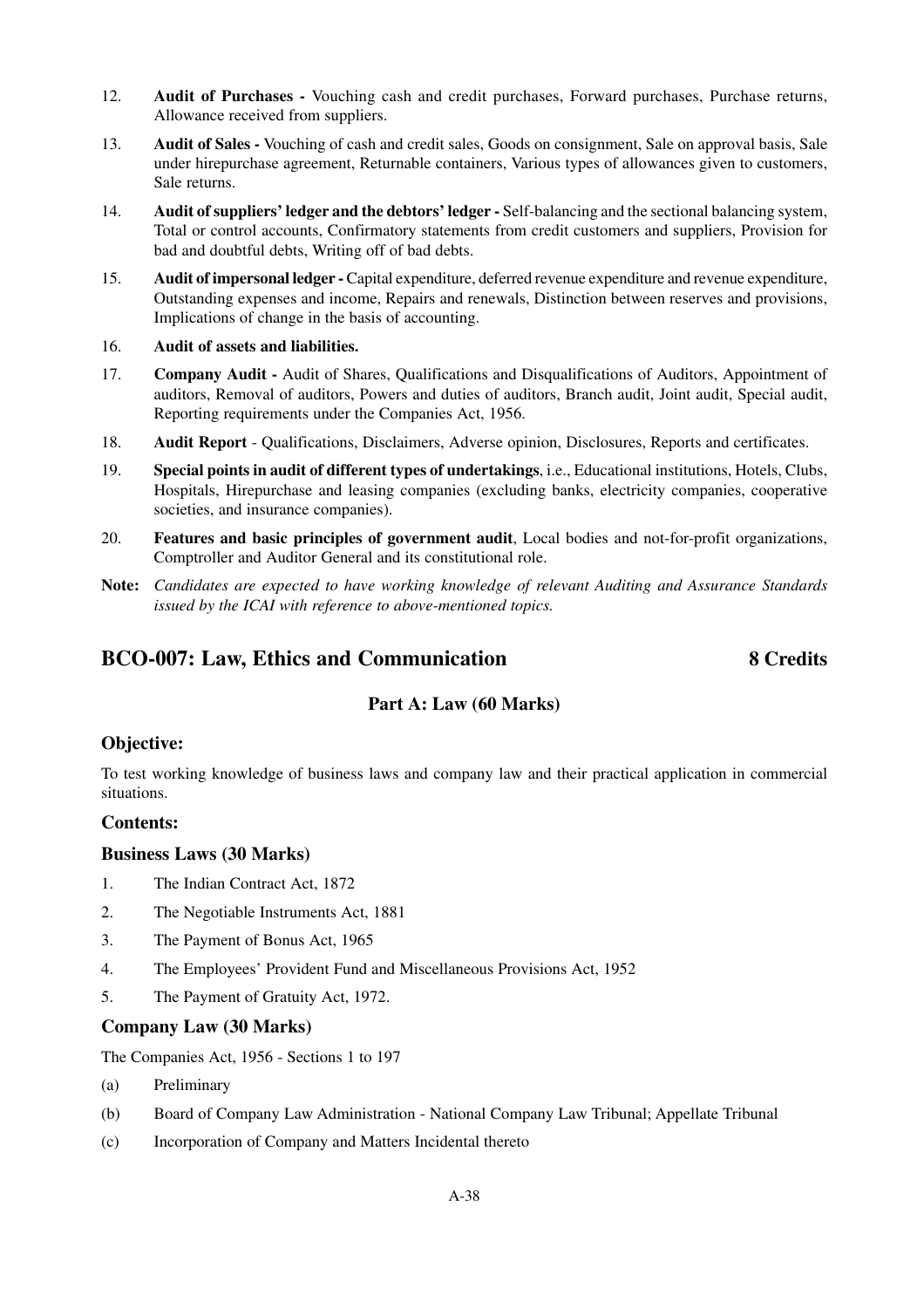- (d) Prospectus and Allotment, and other matters relating to use of Shares or Debentures
- (e) Share Capital and Debentures
- (f) Registration of Charges
- (g) Management and Administration General Provisions Registered office and name, Restrictions on commencement of business, Registers of members and debentures holders, Foreign registers of members or debenture holders, Annual returns, General provisions regarding registers and returns, Meetings and proceedings.
- (i) Company Law in a computerized Environment E-filing.
- **Note:** *If new legislations are enacted in place of the existing legislations, the syllabus would include the corresponding provisions of such new legislations with effect from a date notified by the Institute.*

#### **Part B: Business Ethics (20 Marks)**

#### **Objective:**

To have an understanding of ethical issues in business.

#### **Contents:**

- 1. **Introduction to Business Ethics:** The nature, purpose of ethics and morals for organizational interests; Ethics and Conflicts of Interests; Ethical and Sooial Implications of bnsiness policies and decisions; Corporate Social Responsibility; Ethical issues in Corporate Governance.
- 2. **Environment Issues:** Protecting the Natural Environment Prevention of Pollution and Depletion of Natural Resources; Conservation of Natural Resources.
- 3. **Ethics in Workplace** Individual in the organisation, discrimination, harassment, gender equality.
- 4. **Ethics in Marketing and Consumer Protection –** Healthy competition and protecting consumer's interest.
- 5. **Ethics in Accounting and Finance –** Importance, issues and common problems.

#### **Part C: Business Communication (20 Marks)**

#### **Objective:**

To nurture and develop the communication and behavioural skills relating to business

#### **Contents:**

#### 1. **Elements of Communication**

(a) Forms of Communication: Formal and Informal, Interdepartmental, Verbal and non-verbal; Active listening and critical thinking; (b) Presentation skills including conducting meeting, press conference; (c) Planning and Composing Business messages; (d) Communication channels; (e) Communicating Corporate culture, change, innovative spirits; (f) Communication breakdowns; (g) Communication ethics; (h) Groups dynamics; handling group conflicts, consensus building; influencing and persuasion skills; Negotiating and bargaining; (i) Emotional intelligence - Emotional Quotient; (j) Soft skills - personality traits; Interpersonal skills; leadership.

#### 2. **Communication in Business Environment**

(a) Business Meetings - Notice, Agenda, Minutes, Chairperson's speech; (b) Press releases; (c) Corporate announcements by stock exchanges; (d) Reporting of proceedings of a meeting.

#### 3. **Basic understanding of legal deeds and documents**

(a) Partnership deed; (b) Power of Attorney; (c) Lease deed; (d) Affidavit; (e) Indemnity bond; (f) Gift deed; (g) Memorandum and articles of association of a company; (h) Annual Report of a company.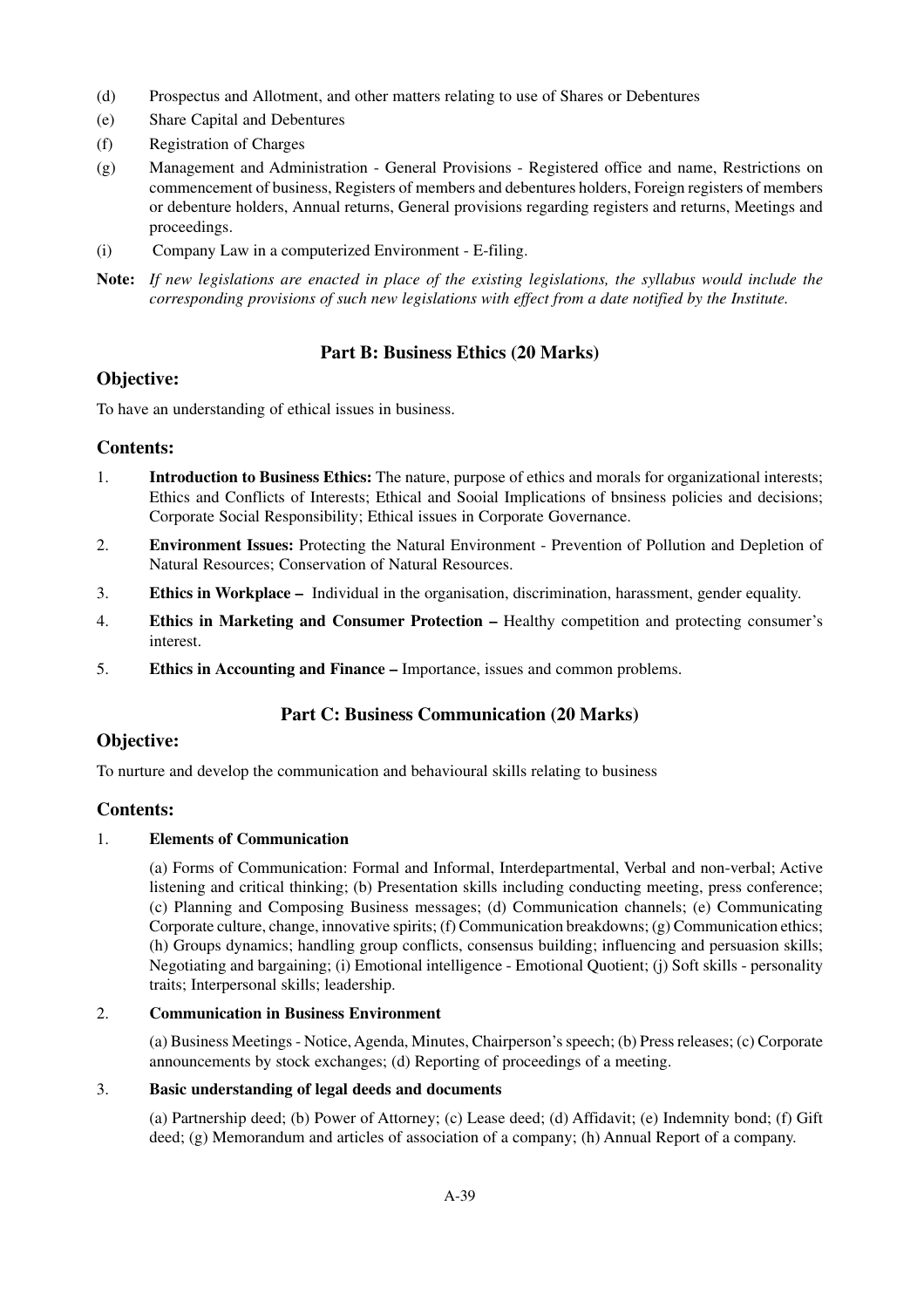# **BCO-008: Cost Accounting and Financial Management 8 Credits**

# **Part A: Cost Accounting (50 Marks)**

#### **Objectives:**

- (a) To understand the basic concepts and processes used to determine product costs,
- (b) To be able to interpret cost accounting statements,
- (c) To be able to analyse and evaluate information for cost ascertainment, planning, control and decision making, and
- (d) To be able to solve simple cases.

#### **Contents:**

#### 1. **Introduction to Cost Accounting**

(a) Objectives and scope of Cost Accounting; (b) Cost centres and Cost units; (c) Cost classification for stock valuation, Profit measurement, Decision making and control; (d) Coding systems; (e) Elements of Cost; (f) Cost behaviour pattern, Separating the components of semi-variable costs; (g) Installation of a Costing system; (h) Relationship of Cost Accounting, Financial Accounting, Management Accounting and Financial Management.

#### 2. **Cost Ascertainment**

**(a) Material Cost:** (i) Procurement procedures - Store procedures and documentation in respect of receipts and issue of stock, Stock verification; (ii) Inventory control - Techniques of fixing of minimum, maximum and reorder levels, Economic Order Quantity, ABC classification; Stocktaking and perpetual inventory; (iii) Inventory accounting; (iv) Consumption -Identification with products of cost centres, Basis for consumption entries in financial accounts, Monitoring consumption.

**(b) Employee Cost:** (i) Attendance and payroll procedures, Overview of statutory requirements, Overtime, Idle time and Incentives; (ii) labour turnover; (iii) Utilisation of labour,' Direct and indirect labour, Charging of labour cost, Identifying labour hours with work orders or batches or capital jobs; (iv) Efficiency rating procedures; (v) Remuneration systems and incentive schemes.

**(c) Direct Expenses:** Sub-contracting - Control on material movements, Identification with the main product or service.

**(d) Overheads:** (i) Functional analysis - Factory, Administration, Selling, Distribution, Research and Development Behavioural analysis - Fixed, Variable, Semi variable and Step cost; (ii) Factory Overheads - Primary distribution and secondary distribution, Criteria for choosing suitable basis for allotment, Capacity cost adjustments, Fixed absorption rates for absorbing overheads to products or services; (iii) Administration overheads - Method of allocation to cost centres or products; (iv) Selling and distribution overheads - Analysis and absorption of the expenses in products/customers, impact of marketing strategies, Cost effectiveness of various methods of sales promotion.

#### 3. **Cost Book- keeping**

Cost ledgers - Non-integrated accounts, Integrated accounts, Reconciliation of cost and financial accounts.

#### 4. **Costing Systems**

- **(a) Job Costing:** Job cost cards and databases, Collecting direct costs of each job, Attributing overhead costs to jobs, Applications of job costing.
- **(b) Batch Costing**
- **(c) Contract Costing:** Progress payments, Retention money, Escalation clause, Contract accounts, Accounting for material, Accounting for plant used in a contract, Contract profit and Balance sheet entries.
- **(d) Process Costing:** Double entry book keeping, Process loss, Abnormal gains and losses, Equivalent units, Inter-process profit, Joint products and by products.
- **(e) Operating Costing System**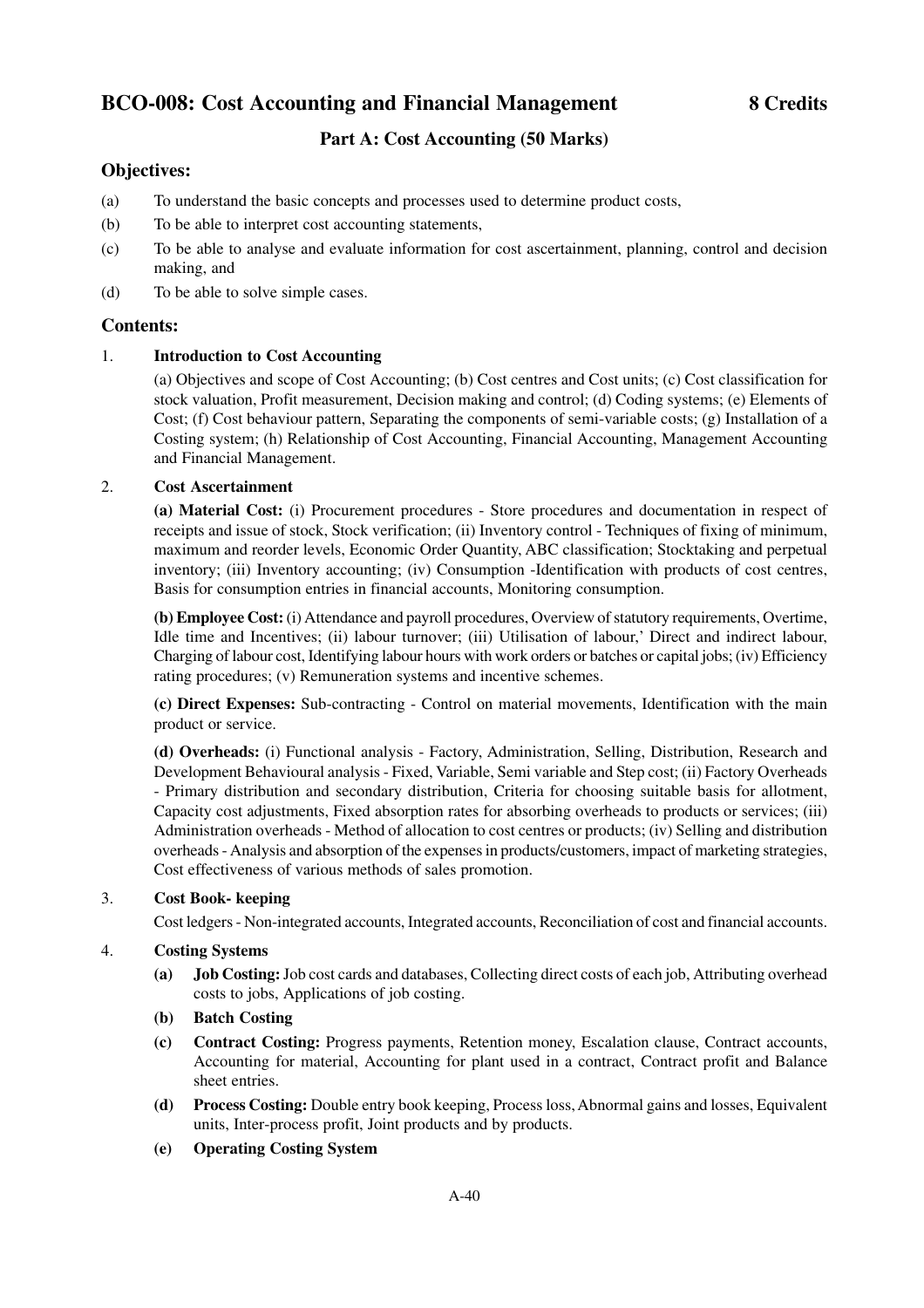#### 5. **Introduction to Marginal Costing**

Marginal costing compared with absorption costing, Contribution, Breakeven analysis and profit volume graph.

#### 6. **Introduction to Standard Costing**

Various types of standards, Setting of standards, Basic concepts of material and labour standards and variance analysis.

#### **Part B: Financial Management (50 Marks)**

#### **Objectives:**

- (a) To develop ability to analyse and interpret various tools of financial analysis and planning,
- (b ) To gain knowledge of management and financing of working capital,
- (c) To understand concepts relating to financing and investment decisions, and
- (d) To be able to solve simple cases.

#### **Contents:**

#### 1. **Scope and Objectives of Financial Management**

(a) Meaning, Importance and Objectives; (b) Conflicts in profit versus value maximisation principle; (c) Role of Chief Financial Officer.

#### 2. **Time Value of Money**

Compounding and Discounting techniques- Concepts of Annuity and Perpetuity.

#### 3. **Financial Analysis and Planning**

(a) Ratio Analysis for performance evaluation and financial health; (b) Application of Ratio Analysis in decision making; (c) Analysis of Cash Flow Statement.

#### 4. **Financing Decisions**

(a) Cost of Capital - Weighted average cost of capital and Marginal cost of capital; (b) Capital Structure decisions - Capital structure patterns, Designing optimum capital structure, Constraints, Various capital structure theories; (c) Business Risk and Financial Risk - Operating and financial leverage, Trading on Equity.

#### 5. **Types of Financing**

(a) Different sources of finance; (b) Project financing - Intermediate and long term financing; (c) Negotiating term loans with banks and financial institutions and appraisal thereof; (d) Introduction to lease financing; (e) Venture capital finance.

#### 6. **Investment Decisions**

(a) Purpose, Objective, Process; (b) Understanding different types of projects; (c) Techniques of Decision making: Non-discounted and Discounted Cash flow Approaches – Payback Period method, Accounting Rate of Return, Net Present Value, Internal Rate of Return, Modified Internal Rate of Return, Discounted Payback Period and Profitability Index; (d) Ranking of competing projects, Ranking of projects with unequal lives.

#### 7. **Management of Working Capital**

(a) Working capital policies; (b) Funds flow analysis; (c) Inventory management; (d) Receivables management; (e) Payables management; (f) Management of cash and marketable securities; (g) Financing of working capital.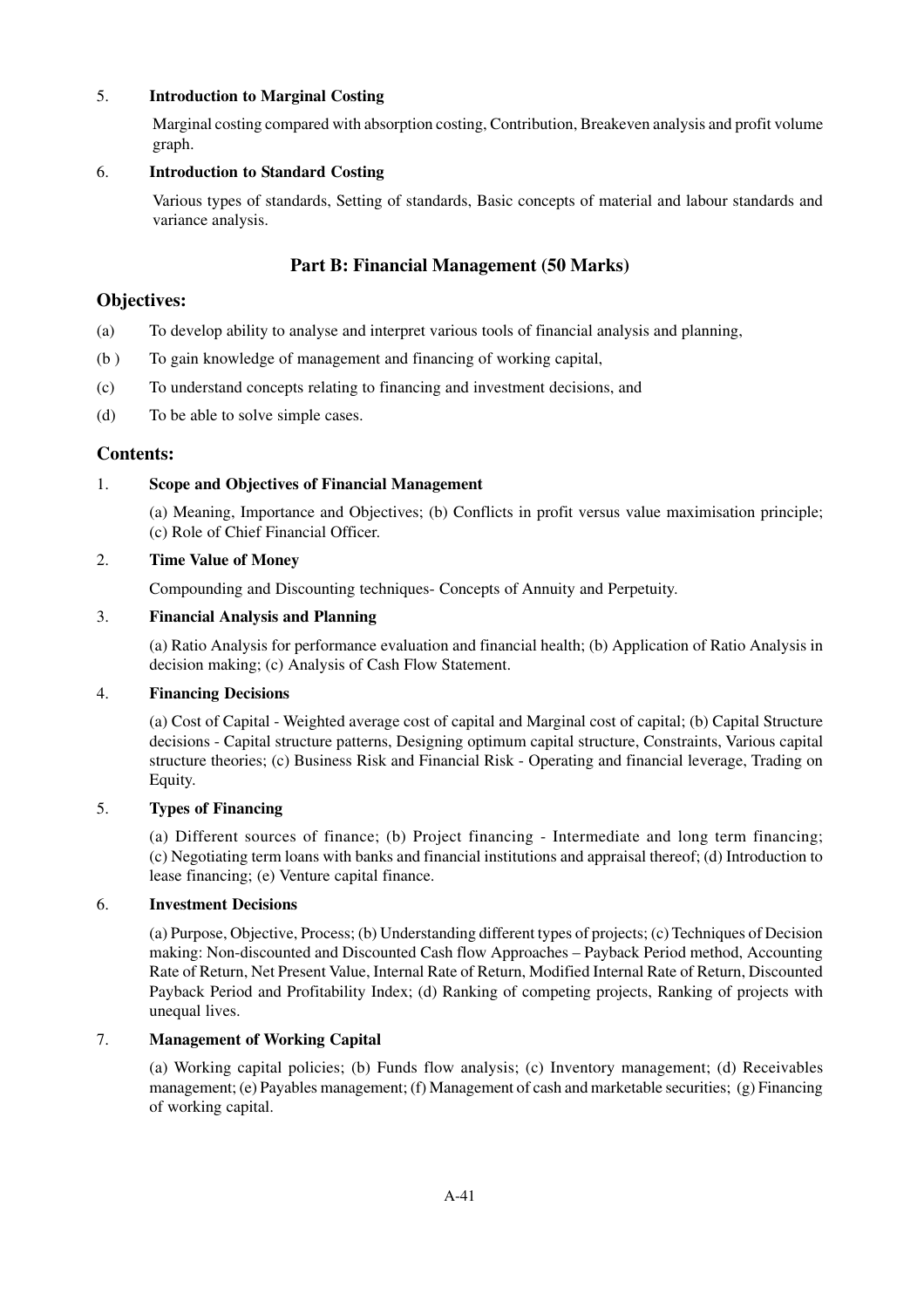# **BCO-009: Taxation 8 Credits**

### **Part A: Income Tax (75 marks)**

#### **Objectives:**

- (a) gain knowledge of the provisions of Income-tax law relating to the topics mentioned in the contents below and
- (b) To gain ability to solve simple problems concerning assessees with the status of 'Individual' and 'Hindu Undivided Family' covering the areas mentioned in the contents below.

#### **Contents:**

- 1. Important definitions in the Income-tax Act, 1961
- 2. Basis of charge; Rates of taxes applicable for different types of assessees
- 3. Concepts of previous year and assessment year
- 4. Residential status and scope of total income; Income deemed to be received / deemed to accrue or arise in India
- 5. Incomes which do not form part of total income
- 6. Heads of income and the provisions governing computation of income under different heads
- 7. Income of other persons included in assessee's total income
- 8. Aggregation of income; Set-off or carry forward and set-off of losses
- 9. Deductions from gross total income
- 10. Computation of total income and tax payable; Rebates and reliefs
- 11. Provisions concerning advance tax and tax deducted at source
- 12. Provisions for filing of return of income.

#### **Part B: Service tax and VAT (25 marks)**

#### **Objective:**

To gain knowledge of the provisions of service tax as mentioned below and basic concepts of Value added tax (VAT) in India.

#### **Contents:**

- 1. Service tax Concepts and general principles
- 2. Charge of service tax and taxable services
- 3. Valuation of taxable services
- 4. Payment of service tax and filing of returns
- 5. VAT Concepts and general principles.
- **Note:** *If new legislations are enacted in place of the existing legislations the syllabus will accordingly include the corresponding provisions of such new legislations in the place of the existing legislations with effect from the date to be notified by the Institute. Students shall not be examined with reference to any particular State VAT Law.*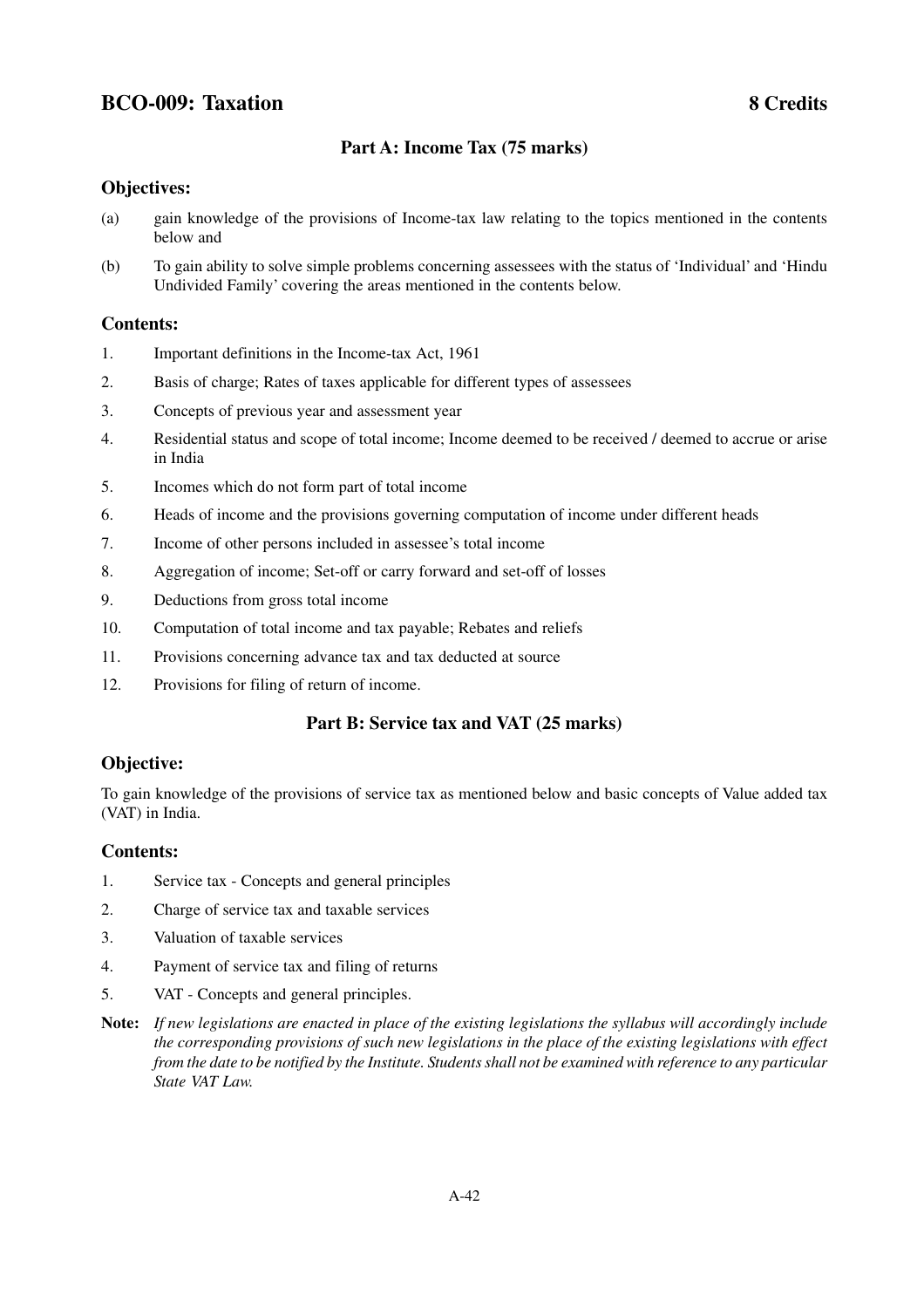# **BCO-010: Information Technology and Strategic Management 8 Credits Part A: Information Technology (50 Marks)**

## **Objective:**

To develop an understanding of Information Technology and its use by the business as facilitator and driver.

#### **Contents:**

#### 1. **Introduction to Computers**

- (a) Computer Hardware: Classification of Computers Personal computer, Workstation, Servers and Super computers Computer Components - CPU, Input output devices, Storage devices
- (b) BUS, I/O CO Processors, Ports (serial, parallel, USB ports), Expansion slots, Add on cards, On board chips, LAN cards, Multi media cards, Cache memory, Buffers, Controllers and drivers
- (c) Computer Software: Systems Software Operating system, Translators (Compilers, Interpreters and Assemblers), System utilities; General Purpose Software/ Utilities - Word Processor, Spread Sheet, DBMS, Scheduler / Planner, Internet browser and E-mail clients; Application Software - Financial Accounting, Payroll, Inventory; Specialised Systems".. Enterprise Resource Planning (ERP) , Artificial Intelligence , Expert Systems, Decision Support Systems - An Overvi.ew

#### 2. **Data Storage, Retrievals and Data Base Management Systems**

- (a) Data and Information Concepts: Bits, Bytes, KB, MB, GB, IB
- (b) Data organization and Access: Storage Concepts: Records, Fields, Grouped fields, Special fields like date, Integers, Real, Floating, Fixed, Double precision, Logical, Characters, Strings, Variable character fields (Memo); Key, Primary key, Foreign key, Secondary key, Referential integrity, Index fields; Storage tecbniques: Sequential, Block Sequential, Random, Indexed, Sequential access, Direct access, Random access including Randomizing; Logical Structure and Physical structure of files.
- (c) DBMS Models and Classification: Need for database, Administration, Models, DMLand DDL (Query and reporting); Data Dictionaries, Distributed data bases, Object oriented databases, Client Server databases, Knowledge databases
- (d) Backup and recovery backup policy, backup schedules, offsite backups, recycling of backups, frequent checking of recovery of backup
- (e) Usage of system software like program library management systems and tape and disk management systems - features, functionalities, advantages
- (f) Data Mining and Data Warehousing An overview

#### 3. **Computer Networks & Network Security**

- (a) Networking Concepts Need and Scope, Benefits; Classification: LAN, MAN, WAN, VPN; Peer-to-Peer, Client Server; Components- NIC, Router, Switch, Hub, Repeater, Bridge, Gateway, Modem Network Topologies- Bus, Star, Ring, Mesh, Hybrid, Architecture :Token ring, Ethernet Transmission Technologies and Protocols - OSI, TCP/IP, ISDN etc.; Network Operating System
- (b) Local Area Networks- Components of a LAN, Advantages of LAN
- (c) Client Server Technology: Limitation of Single user systems and need for Client Server Technology; Servers - Database, Application, Print servers, Transaction servers, Internet servers, Mail servers, Chat servers, IDS; Introduction to 3- tier and "n" tier architecture (COM, COM+)
- (d) Data centres: Features and functions, Primary delivery centre and disaster recovery site
- (e) Network Security: Need; Threats and Vulnerabilities; Security levels; techniques

#### 4. **Internet and other technologies**

- (a) Internet and world-wide web, Intranets, Extranets, applications of Internet, Internet protocols
- (b) E-Commerce Nature, Types (B2B, B2C, C2C), Supply chain management, CRM, Electronic data interchange (EDI), Electronic fund transfers (EFT), Payment portal, E-Commerce security;
- (c) Mobile Commerce, Bluetooth and Wi-Fi
- 5. **Flowcharts, Decision Tables.**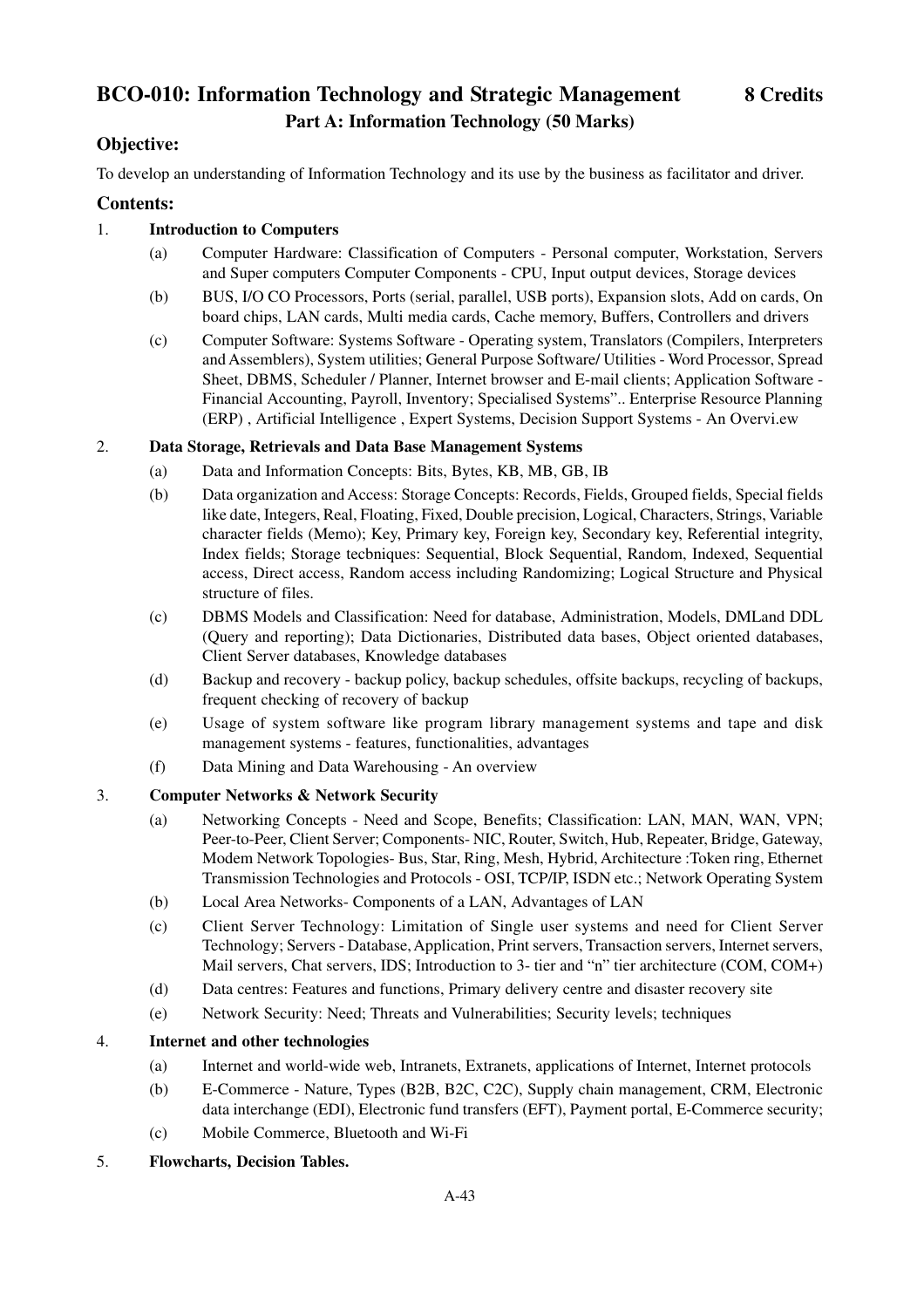# **Part B: Strategic Management (50 Marks)**

## **Objectives:**

- (a) To develop an understanding of the general and competitive business environment,
- (b) To develop an understanding of strategic management concepts and techniques,
- (c) To be able to solve simple cases.

#### **Contents:**

- 1. **Business Environment:** General Environment Demographic, Socio-cultural, Macro-economic, Legal/ political, Technological and Global Competitive Environment.
- 2. **Business Policy and Strategic Management:** Meaning and nature; Strategic management imperative; Vision, Mission and Objectives; Strategic levels in organisations
- 3. **Strategic Analyses:** Situational Analysis SWOT Analysis, TOWS Matrix, Portfolio Analysis BCG Matrix.
- 4. **Strategic Planning:** Meaning, stages, alternatives, strategy formulation.
- 5. **Formulation of Functional Strategy:** Marketing strategy, Financial strategy, Production strategy, Logistics strategy, Human resource strategy.
- 6. **Strategy Implementation and Control:** Organisational structures; Establishing strategic business units; Establishing profit centers by business, product or service, market segment or customer; Leadership and behavioural challenges.
- **7. Reaching Strategic Edge:** Business Process Reengineering, Benchmarking, Total Quality Management, Six Sigma, Contemporary Strategic Issues.

# **BCOL-101: 100 Hours Information Technology Training Programme 8 Credits**

| <b>S1. No.</b> | <b>Topic</b>                                            | <b>Duration</b>  |
|----------------|---------------------------------------------------------|------------------|
| 1.             | <b>Computer Fundamentals</b>                            | 1 <sub>hr.</sub> |
| 2.             | <b>Operating Systems</b>                                | 6 hrs.           |
| 3.             | MS-Word                                                 | 6 hrs.           |
| 4.             | MS-Excel                                                | 15 hrs.          |
| 5.             | MS-PowerPoint                                           | $5$ hrs.         |
| 6.             | Data Bases                                              | $15$ hrs.        |
| 7.             | MS-Office utilities                                     | $3 \text{ hrs.}$ |
| 8.             | Accounting package                                      | 20 hrs.          |
| 9.             | Computer Aided Audit Techniques                         | $12$ hrs.        |
| 10.            | Web Technology and E-Commerce                           | $10$ hrs.        |
| 11.            | Introduction to Visual Basic                            | $5$ hrs.         |
| 12             | Digital Signature and Verification of Electronic Record | $2$ hrs.         |
|                | <b>Total</b>                                            | 100 hrs.         |

# **Syllabus**

#### **Structure of Examination**

| <b>Online Examination</b>                 | 60 Marks |
|-------------------------------------------|----------|
| Project Report to be evaluated by the BOS | 20 Marks |
| Module tests                              | 20 Marks |
| Pass Marks                                | 60 Marks |
|                                           |          |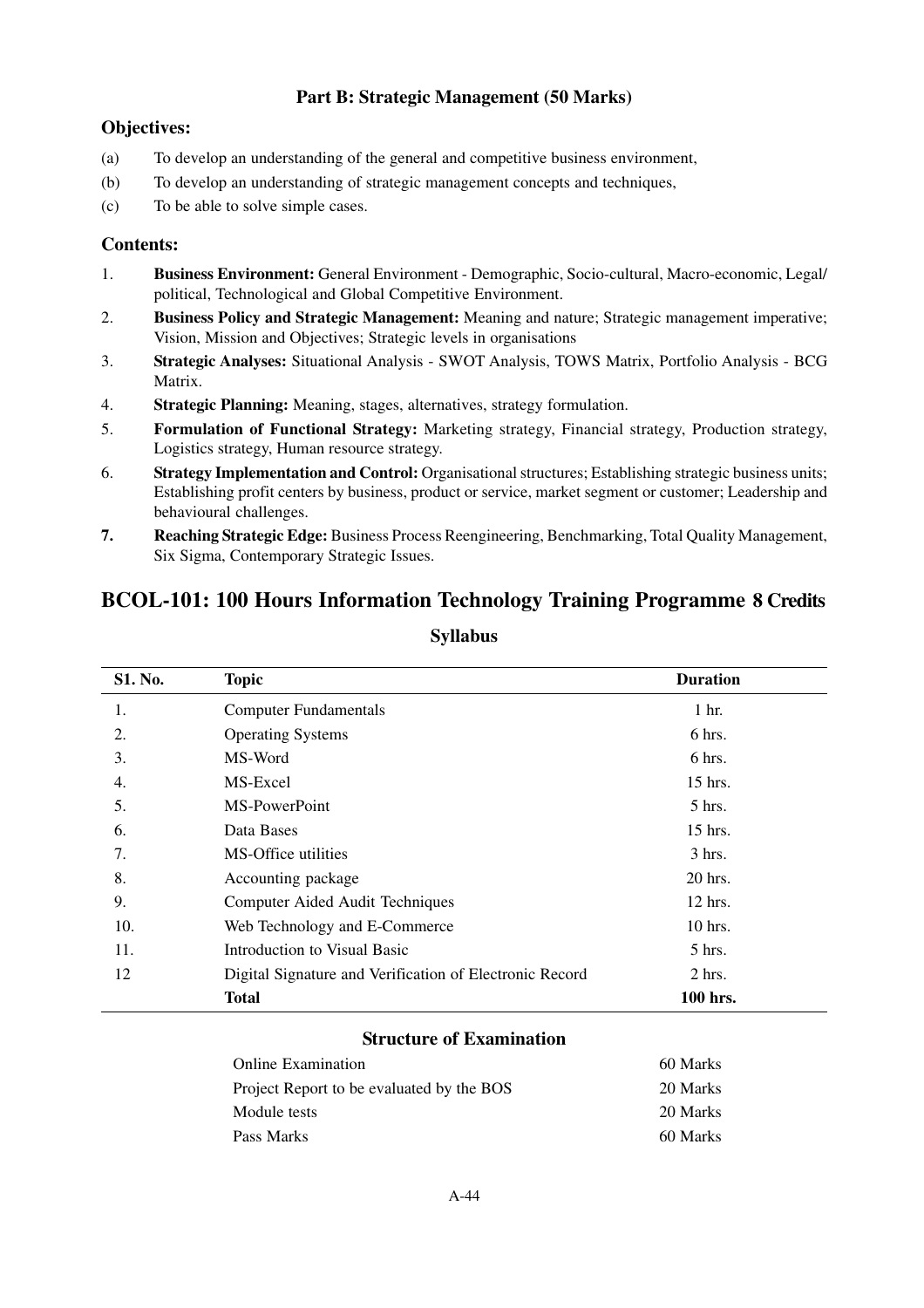# **SYLLABUS OF MASTER OF COMMERCE IN FINANCE & TAXATION M.COM (F&T)**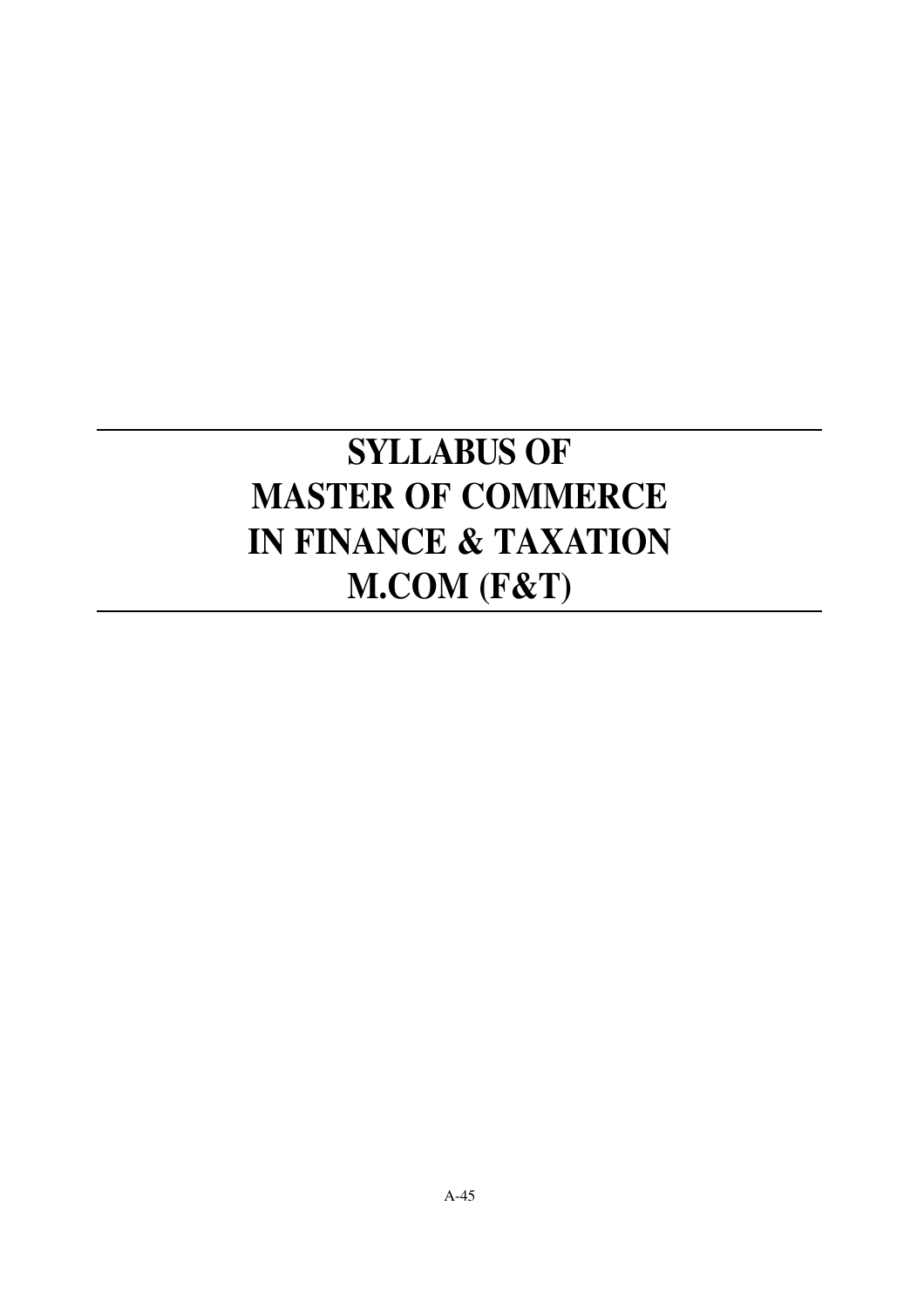# **12 DETAILED SYLLABUS OF IGNOU COURSES**

#### **Course 1**

# **MCO-01: Organisation Theory and Behaviour**

#### **BLOCK 1: ORGANISATION THEORY**

- Unit 1 Introduction to Organisation
- Unit 2 Organisation Theory
- Unit 3 Organisation Structure and Effectiveness

#### **BLOCK 2: ORGANISATIONAL BEHAVIOUR AND INDIVIDUAL PERSPECTIVE-I** Unit 4 Overview of OB

- Unit 5 Individual Behaviour and Learning
- Unti 6 Perception
- Unit 7 Attitudes and Values

#### **BLOCK 3: ORGANISATIONAL BEHAVIOUR AND INDIVIDUAL PERSPECTIVE-II**

- Unit 8 Personality and Emotions
- Unit 9 Stress Management
- Unit 10 Motivation
- Unit 11 Job Design and Job Satisfaction

#### **BLOCK 4: GROUP BEHAVIOUR**

- Unit 12 Group Formation and Structure
- Unit 13 Communication
- Unit 14 Conflict Management
- Unit 15 Team Building and Leadership
- Unit 16 Power and Politics

#### **BLOCK 5: ORGANISATIONAL CULTURE AND DEVELOPMENT**

- Unit 17 **Organisational Culture and Climate**
- Unit 18 Organisational Change
- Unit 19 Organisational Development
- Unit 20 Emerging Trends in OB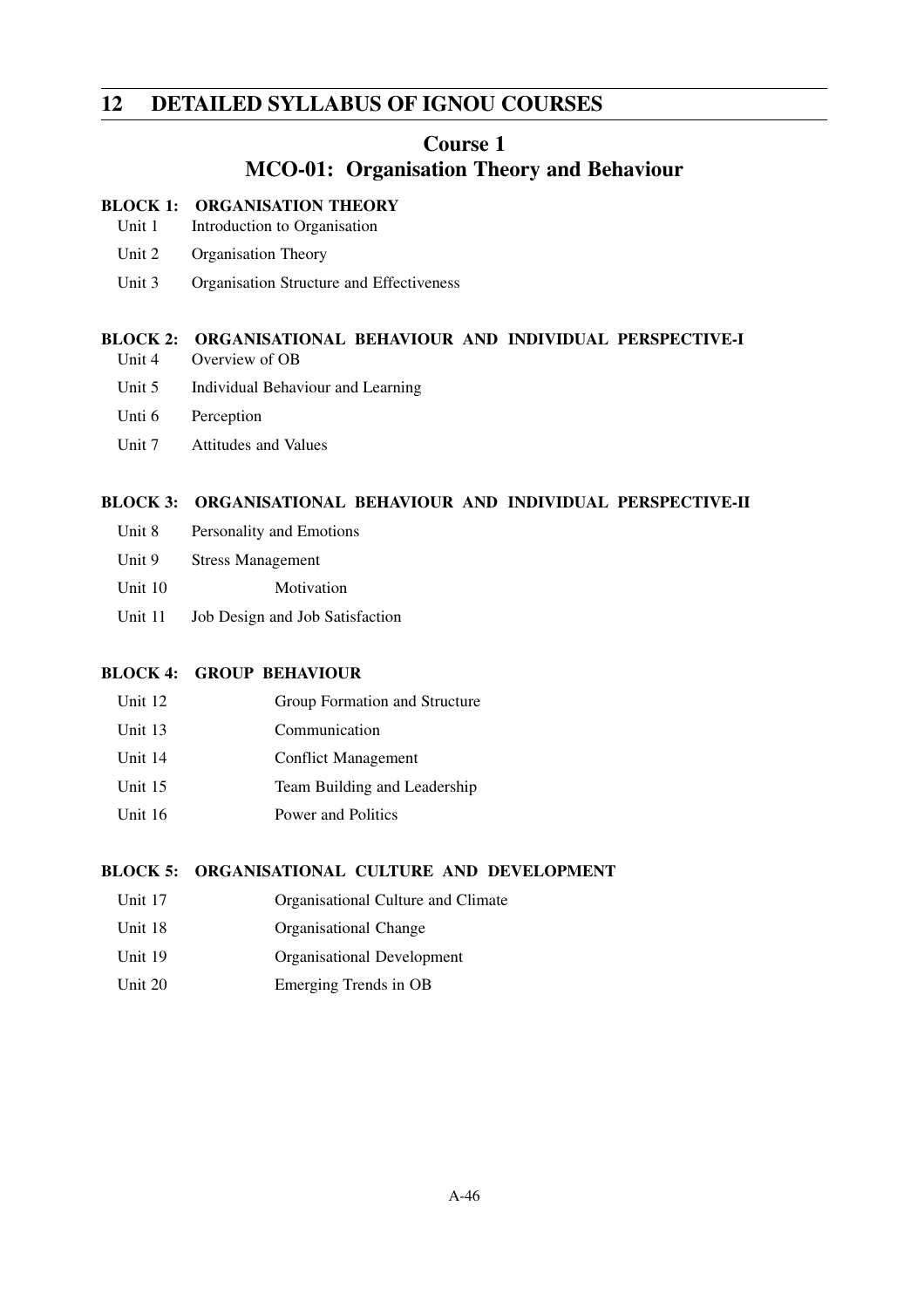# **Course 2 MCO-03: Research Methodology and Statistical Analysis**

#### **BLOCK 1: RESEARCH AND DATA COLLECTION**

- Unit 1 Introduction to Business Research
- Unit 2 Research Plan
- Unit 3 Collection of Data
- Unit 4 Sampling
- Unit 5 Measurement and Scaling Techniques

#### **BLOCK 2: PROCESSING AND PRESENTATION OF DATA**

- Unit 6 Processing of Data
- Unit 7 Diagrammatic and Graphic Presentation
- Unit 8 Statistical Derivatives and Measures of Central Tendency
- Unit 9 Measures of Variation and Skewness

#### **BLOCK 3: RELATIONAL AND TREND ANALYSIS**

- Unit 10 Correlation and Simple Regression
- Unit 11 Time Series Analysis
- Unit 12 Index Numbers

#### **BLOCK 4: PROBABILITY AND HYPOTHESIS TESTING**

- Unit 13 Probability and Probability Rules
- Unit 14 Probability Distributions
- Unit 15 Tests of Hypothesis-I
- Unit 16 Tests of Hypothesis-II
- Unit 17 Chi-Square Test

#### **BLOCK 5: INTERPRETATION AND REPORTING**

- Unit 18 Interpretation of Statistical Data
- Unit 19 Report Writing

# **Course 3 MCO-04: Business Environment**

#### **BLOCK 1: SOCIO-POLITICAL ENVIRONMENT**

- Unit 1 Dimensions of Business Environment
- Unit 2 Socio-Cultural Environment
- Unit 3 Social Responsibilities of Business
- Unit 4 Political Environment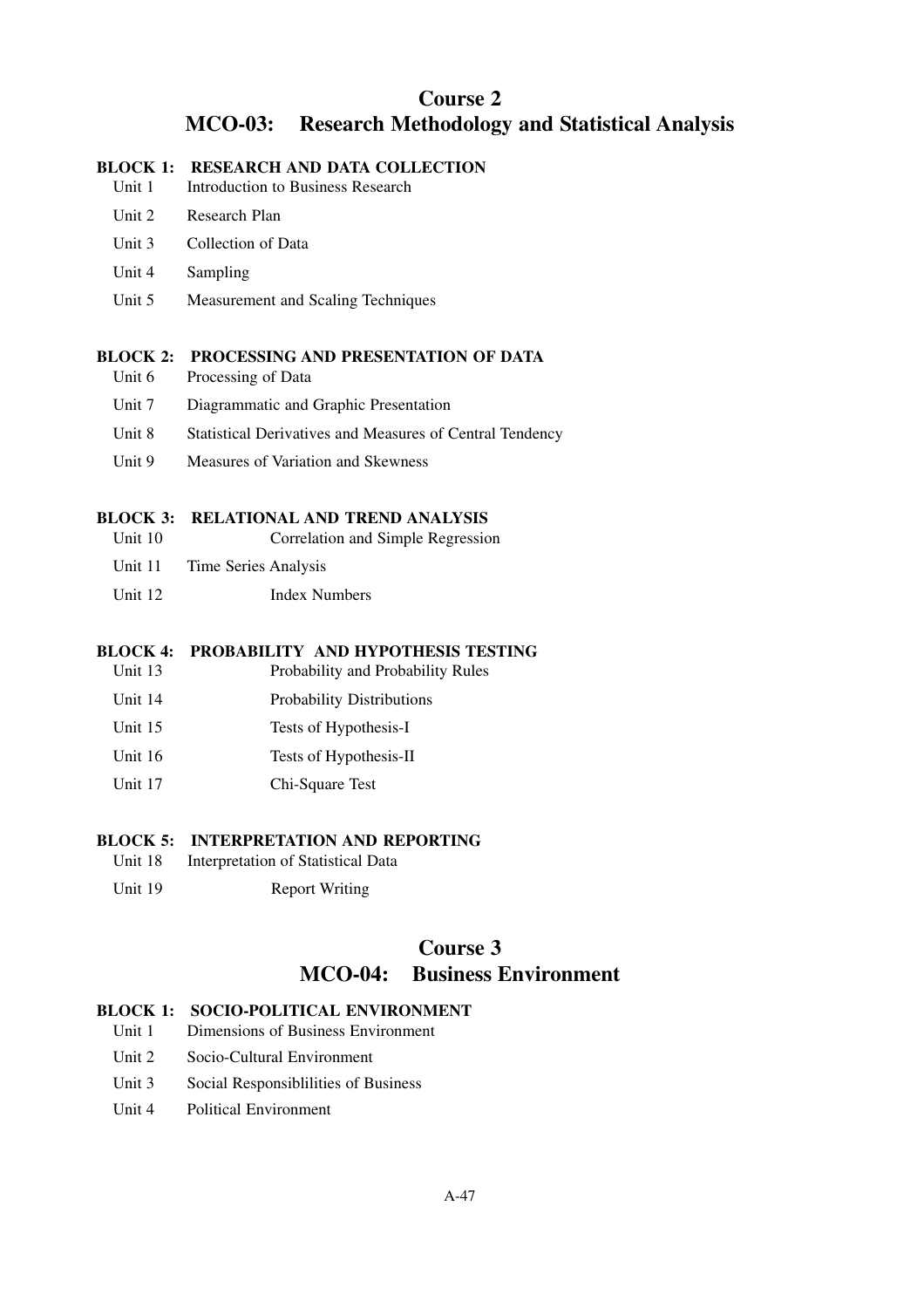#### **BLOCK 2: LEGAL ENVIRONMENT**

- Unit 5 Regulatory Policies and Framework
- Unit 6 Corporate Laws-I
- Unit 7 Corporate Laws-II
- Unit 8 Labour Legislation

#### **BLOCK 3: REGULATIONS OF FINANCIAL MARKETS**

- Unit 9 Financial Markets
- Unit 10 Capital Market
- Unit 11 Regulation of Capital Market
- Unit 12 Investors' Protection and Corporate Governance

#### **BLOCK 4: ECONOMIC ENVIRONMENT**

- Unit 13 Structure of Indian Economy
- Unit 14 Economic Planning
- Unit 15 Economic Policies
- Unit 16 Small Scale Industries
- Unit 17 Economic Reforms

#### **BLOCK 5: INTERNATIONAL AND TECHNOLOGICAL ENVIRONMENT**

- Unit 18 Balance of Payment and Exim Policy
- Unit 19 Globalisation and WTO
- Unit 20 Foreign Investment and Collaborations
- Unit 21 Technological Environment

#### **Course 4**

# **MCO-06: Marketing Management**

#### **BLOCK 1: NATURE AND SCOPE OF MARKETING**

- Unit 1 Introduction to Marketing
- Unit 2 Marketing Environment
- Unit 3 Marketing Information and Research

#### **BLOCK 2: UNDERSTANDING CONSUMERS AND SELECTING TARGET MARKETS**

- Unit 4 Buyer Behaviour
- Unit 5 Markets and Market Segmentation
- Unit 6 Market Targeting and Positioning

#### **BLOCK 3: PRODUCT DECISIONS**

- Unit 7 Product Concepts and Classification
- Unit 8 Product Development and Product Life Cycle
- Unit 9 Branding, Packaging and Servicing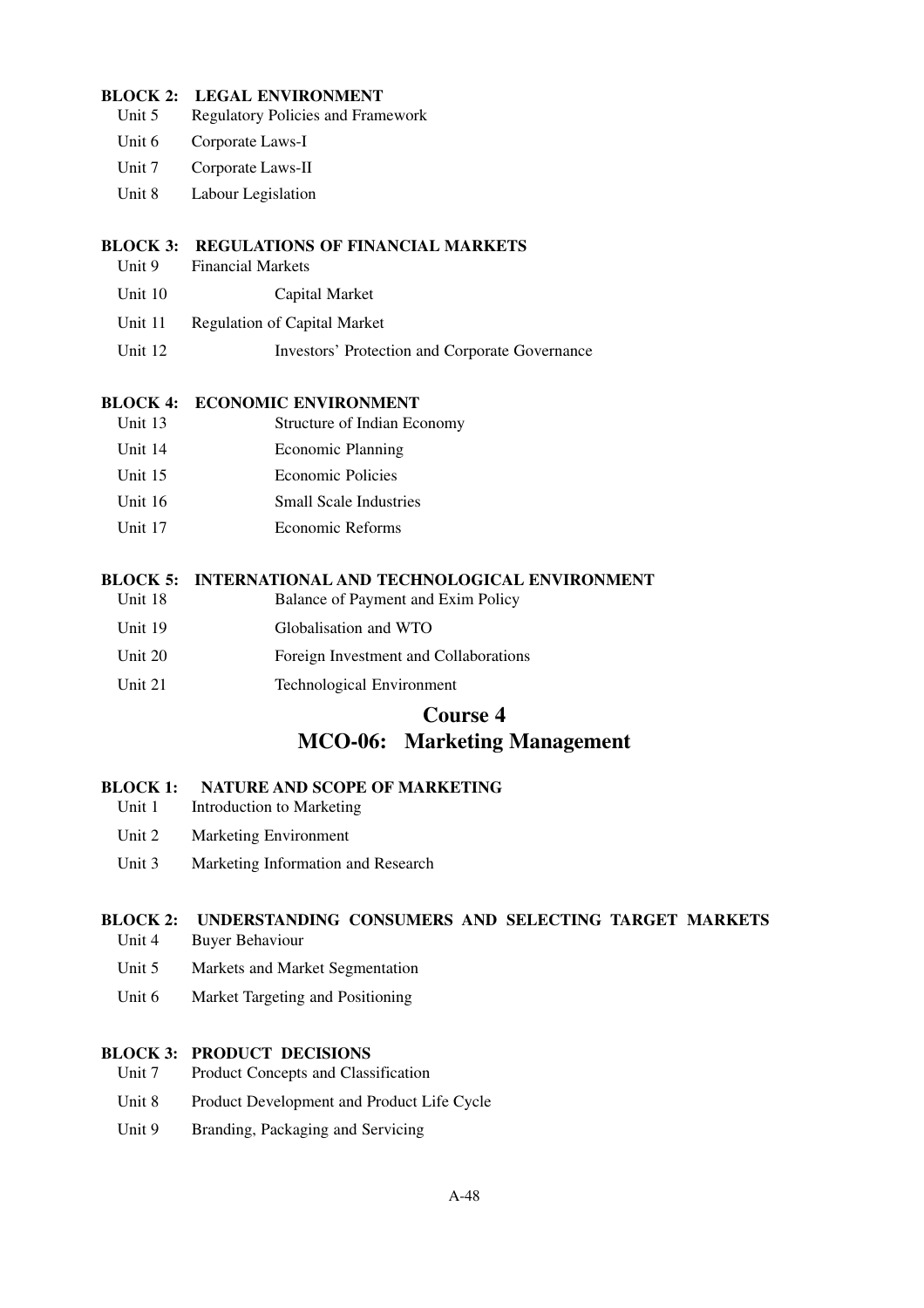#### **BLOCK 4: PRICING DECISIONS**

| Unit 10 | Objectives and Methods of Pricing |
|---------|-----------------------------------|
| Unit 11 | <b>Prie Adjustment Strategies</b> |
| Unit 12 | <b>Regulation of Prices</b>       |

#### **BLOCK 5: DISTRIBUTION DECISIONS**

- Unit 13 Distribution Channels
- Unit 14 Marketing Intermediaries
- Unit 15 Distribution Logistics

#### **BLOCK 6: PROMOTION DECISIONS AND EMERGING ISSUES**

- Unit 16 Marketing Communication
- Unit 17 Personal Selling and Sales Promotion
- Unit 18 Advertising and Publicity
- Unit 19 Emerging Issues in Marketing

# **Course 5 IBO-06 : International Business Finance**

#### **BLOCK 1: INTERNATIONAL FINANCIAL SYSTEM**

- Unit 1 International Monetary Agreements and Institutions
- Unit 2 International Financial Markets
- Unit 3 International Banking
- Unit 4 International Transactions and Balance of Payments

#### **BLOCK 2: FOREIGN EXCHANGE RISK MANAGEMENT**

- Unit 5 Foreign Exchange Markets
- Unit 6 Determination and Forecasting of Exchange Rates
- Unit 7 Currency Risk Management
- Unit 8 Measuring and Managing Transaction Exposure
- Unit 9 Measuring and Managing Translation and Economic Exposure

#### **BLOCK 3: INVESTING IN FOREIGN OPERATIONS**

- Unit 10 Corporate Strategy and Foreign Direct Investments
- Unit 11 International Project Appraisal
- Unit 12 Cost of Capital for Foreign Investments
- Unit 13 Political Risk and Tax Aspects

#### **BLOCK 4: FINANCING INTERNATIONAL OPERATIONS**

- Unit 14 Designing Global Capital Structure
- Unit 15 International Cash Management
- Unit 16 Foreign Trade Financing
- Unit-17 Project Export Financing

#### **Audio :** 1) Forex Regulation in India

2) Globalisation and new financing choices for international firms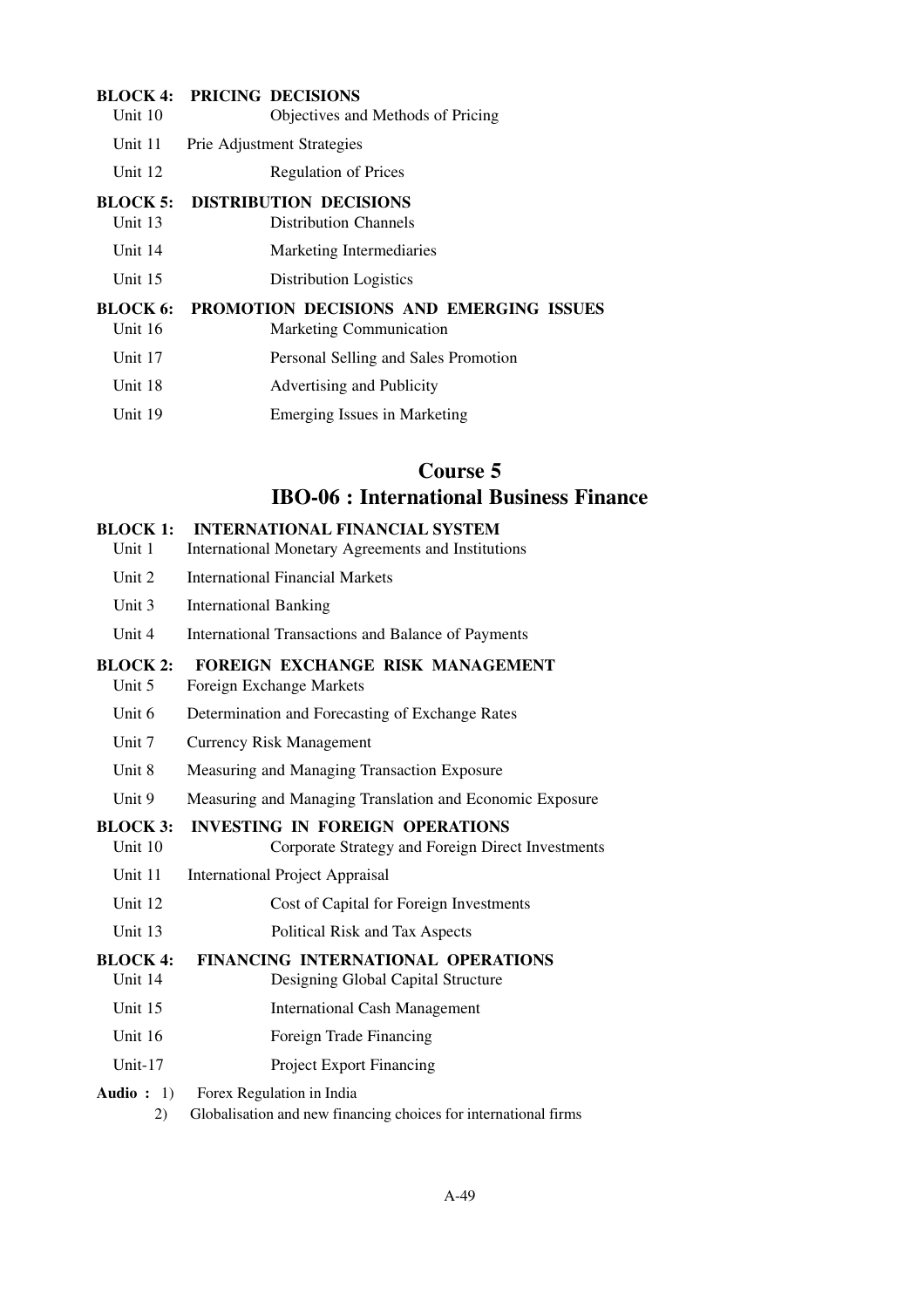# **13 DETAILED SYLLABUS OF ICAI COURSES**

# **Course 1 MCO-011: Financial Reporting**

#### **Objectives**

- (a) To gain ability to analyze financial statements including consolidated financial statements of group companies and financial reports of various types of entities,
- (b) To gain ability to apply valuation principles,
- (c) To familiarise with recent developments in the area of financial reporting,
- (d) To gain ability to solve financial reporting and valuation cases.

#### **Contents**

- **1 Accounting Standards** Accounting Standards Interpretations and Guidance Notes on various accounting aspects issued by the ICAI and their applications.
- **2 Overview of International Accounting Standards (IAS)** International Financial Reporting Standards (IFRS), Interpretations by International Financial Reporting Interpretation Committee (IFRIC), Significant difference vis-a-vis Indian Accounting Standards.

Understanding of US GAAP; Applications of IFRS and US GAAP.

- **3 Corporate Financial Reporting** Issues and problems with special reference to published financial statements.
- **4 Accounting for Corporate Re-structuring** (including inter-company holdings).
- **5 Consolidated Financial Statements of Group Companies**: Concept of a Group, purposes of consolidated financial statements minority interest, Goodwill; Consolidation procedures – Minority interests, Goodwill, Treatment of pre- acquisition and post-acquisition profit.

Consolidation with two or more subsidiaries, consolidation with foreign subsidiaries; Consolidated profit and loss account, balance sheet and cash flow statement; Treatment of investment in associates in consolidated financial statements; Treatment of investments in joint ventures in consolidated financial statements.

- **6 Accounting and Reporting of Financial Instruments:** Meaning, recognition, derecognition and offset, compound financial instruments; Measurement of financial instruments; Hedge accounting; Disclosures
- **7 Share based payments:** Meaning, Equity settled transactions, Transaction with employees and nonemployees; Determination of fair value of equity instruments; Vesting conditions; Modification, cancellation and settlement; Disclosures
- **8 Financial Reporting by Mutual funds, Non-banking finance companies, Merchant bankers, Stock and commodity market intermediaries.**

#### **9 Valuation**

(a) Concept of Valuation; (b) Valuation of Tangible Fixed Assets; (c) Valuation of Intangibles including Brand Valuation and Valuation of Goodwill; (d) Valuation of Liabilities; (e) Valuation of Shares; (f) Valuation of Business;

- **10 Developments in Financial Reporting**: (a)Value Added Statement; (b) Economic Value Added, Market Value Added, Shareholders' Value Added; (c) Human Resource Reporting; (d) Inflation Accounting.
- **Note**: *If either old Accounting Standards (ASs), Accounting Standards Interpretations (ASIs), Guidance Notes (GNs), Announcements and Limited Revisions to ASs are withdrawn or new ASs, GNs, Announcements and Limited Revisions to AS are issued by the Institute of Chartered Accountants of India in place of existing ASs, ASIs, GNs, Announcements and Limited Revisions to AS, the syllabus will accordingly include/exclude such new developments in the place of the existing ones with effect from the date to be notified by the Institute.*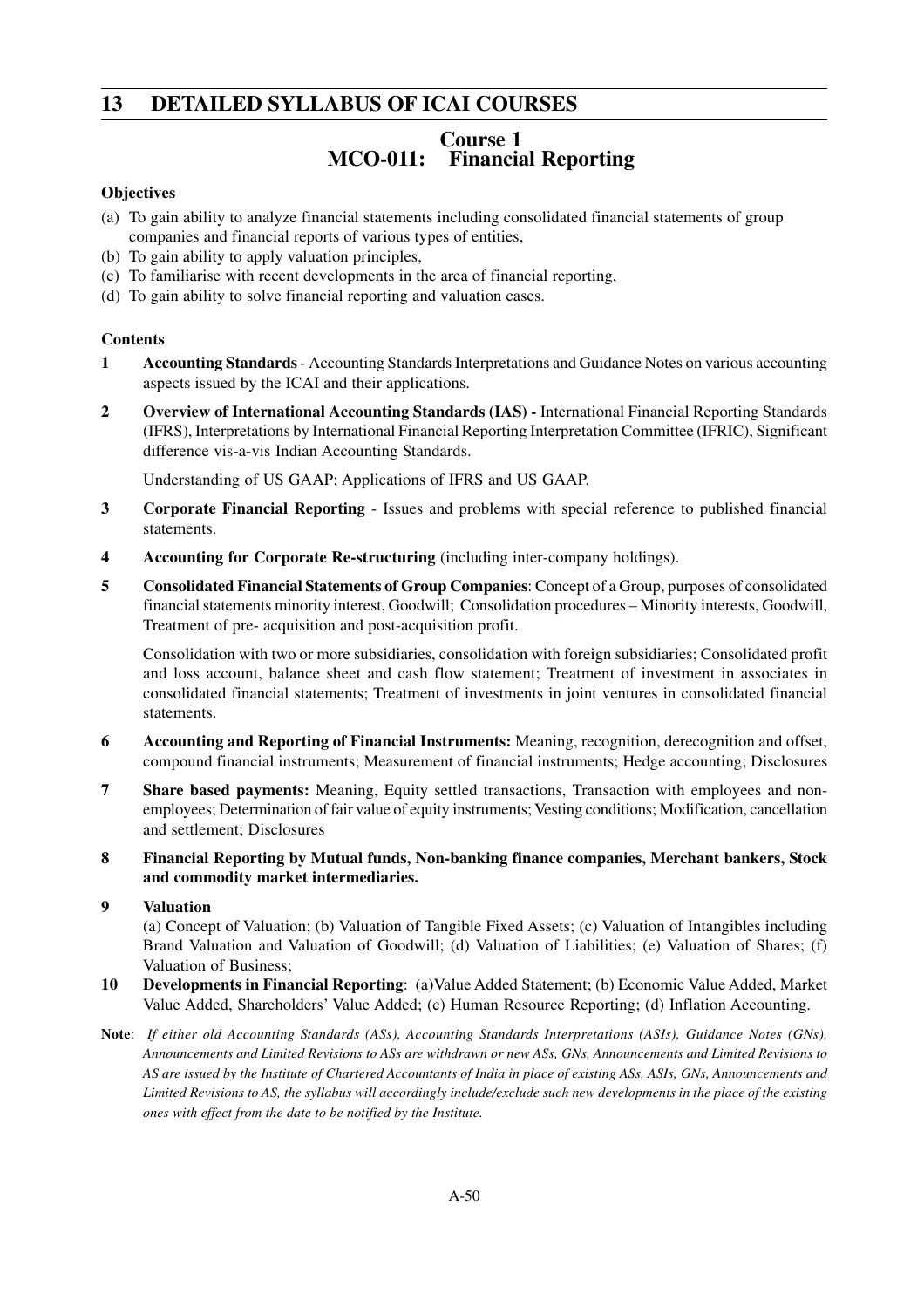# **Course 2 MCO-012: Strategic Financial Management**

#### **Objective**

To apply financial management theories and techniques for strategic decision making.

#### **Contents**

- **1 Financial Policy and Corporate Strategy:** Strategic decision making framework; Interface of Financial Policy and strategic management; Balancing financial goals vis-à-vis sustainable growth.
- **2 Project Planning and Capital Budgeting:** (a) Feasibility study; (b) Cash flow Projections Impact of taxation, depreciation, inflation and working capital; (c) Capital Budgeting Decisions - Certainty Equivalent approach, Evaluation of Risky Investment Proposals, Risk and Return analysis, Simulation and decision tree analysis, Sensitivity analysis, Capital Rationing, Adjusted Net Present Value, Replacement decisions, Application of Real Options in capital budgeting, Impact of inflation on capital budgeting decisions; (d) Preparation of Project Report; (e) Social cost benefit analysis.
- **3 Leasing decision including cross border leasing**
- **4 Dividend Decisions:** Dividend theories, Determinants of dividend policies.
- **5 (a) Indian Capital Market** including role of various primary and secondary market institutions; **(b) Capital Market Instruments -** Financial derivatives – stock futures, stock options, index futures, index options; Option valuation techniques : Binomial model, Black Scholes Option Pricing Model, Greeks – Delta, Gamma, Theta, Rho and Vega; Pricing of Futures – Cost of carry model; Imbedded derivatives; **(c) Commodity derivatives; (d) OTC derivatives** -Swaps, Swaptions, Forward Rate Agreements (FRAs), Caps, Floors and Collors.

#### **6 Security Analysis**

**Fundamental analysis:** Economic analysis, Industry analysis and Company Analysis

Bond valuation, Price Yield relationship, Bond Price forecasting – application of duration and convexity, Yield curve strategies

**Technical Analysis:** Market cycle model and basic trend identification, different types of charting, support and resistance, price patterns, moving averages, Bollinger Bands, momentum analysis.

**7 Portfolio Theory and Asset Pricing**

Efficient Market Theory – Random walk theory ; Markowitz model of risk return optimization; Capital Asset Pricing Model (CAPM); Arbitrage Pricing Theory (APT); Sharpe Index Model; Portfolio Management - Formulation, Monitoring and Evaluation; Equity Style Management; Principles and Management of Hedge Funds; International Portfolio Management.

- **8 Financial Services in India:** Investment Banking; Retail Banking; On Line Share Trading; Depository Service.
- **9 (a) Mutual Funds:** Regulatory framework, formulation, monitoring and evaluation of various schemes of Mutual funds, Money market mutual funds;
	- **(b) Exchange Traded Funds**.
- **10 Money Market operations**
- **11 (a) Foreign Direct Investment, Foreign Institutional Investment;**
	- **(b) International Financial Management** Raising of capital abroad American Depository Receipts, Global Depository Receipts, External Commercial Borrowings and Foreign Currency Convertible Bonds; International Capital Budgeting; International Working Capital Management.
- **12 Foreign Exchange Exposure and Risk Management:** Exchange rate determination, Exchange rate forecasting; Foreign currency market; Foreign exchange derivatives – Forward, futures, options and swaps; Management of transaction, translation and economic exposures; Hedging currency risk.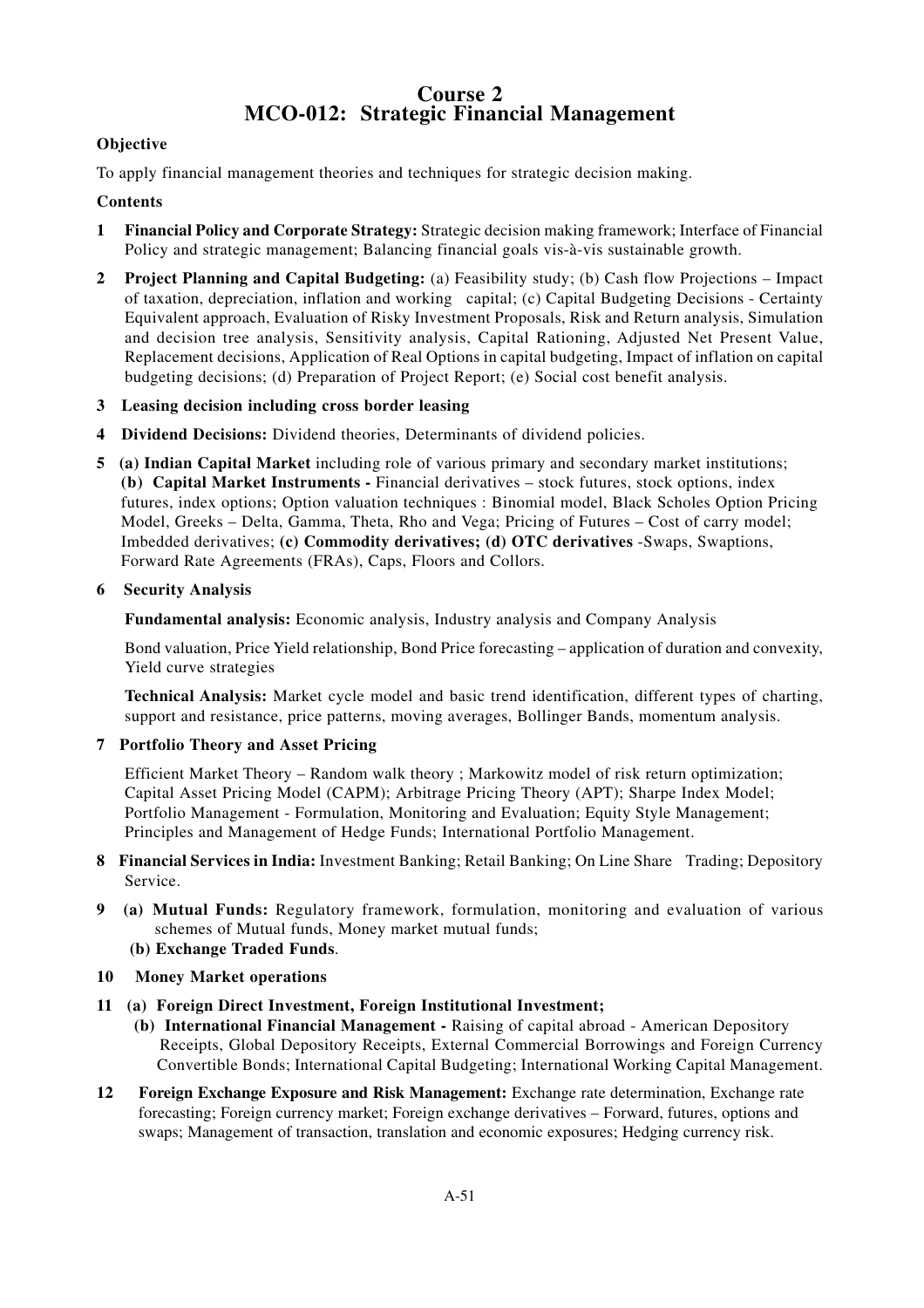**13 Mergers, Acquisitions and Restructuring:** Meaning of mergers and acquisition, categories, purposes; Process of mergers and acquisition – Identification and valuation of the target, acquisition through negotiation, due diligence, post – merger integration; Legal and regulatory requirements; Merger and Acquisition agreement; Reverse merger; Potential adverse competitive effects of mergers;

**Corporate Takeovers** - Motivations, Co-insurance effect, Cross-border takeovers, Forms of takeovers, Takeover defenses; Going Private and Other Control Transactions - Leveraged Buyouts (LBOs), Management Buyouts (MBOs), Spin Offs and Asset Divestitures

**Corporate Restructuring** - Refinancing and rescue financing, reorganizations of debtors and creditors, Sale of assets, targeted stock offerings, downsizing and layoff programmes, negotiated wage give-backs, employee buyouts

# **Course 3 MCO-013: Advanced Auditing and Professional Ethics**

#### **Objectives**

- (a) To gain expert knowledge of current auditing practices and procedures and apply them in auditing engagements,
- (b) To develop ability to solve cases relating to audit engagements.

#### **Contents**

- **1 Auditing Standards, Statements and Guidance Notes:** Auditing and Assurance Standards (AASs); Statements and Guidance Notes on Auditing issued by the ICAI; Significant differences between Auditing and Assurance Standards and International Standards on Auditing.
- **2 Audit strategy, planning and programming:** Planning the flow of audit work; audit strategy, planning programme and importance of supervision: review of audit notes and working papers; drafting of reports; principal's ultimate responsibility; extent of delegation; control over quality of audit work; reliance on the work of other auditor, internal auditor or an expert.
- **3 Risk Assessment and Internal Control:** Evaluation of internal control procedures; techniques including questionnaire, flowchart; internal audit and external audit, coordination between the two.
- **4 Audit under computerized information system (CIS) environment:** Special aspects of CIS Audit Environment, need for review of internal control especially procedure controls and facility controls. Approach to audit in CIS Environment, use of computers for internal and management audit purposes: audit tools, test packs, computerized audit programmes; Special Aspects in Audit of E-Commerce Transaction.
- **5 Special audit techniques:** (a) Selective verification; statistical sampling: Special audit procedures; physical verification of assets, direct confirmation of debtors and creditors; (b) Analytical review procedures; (c) Risk-based auditing.
- **6 Audit of limited companies:** Statutory requirements under the Companies Act 1956; Audit of branches: joint audits; Dividends and divisible profits - financial, legal, and policy considerations.
- **7 Rights, duties, and liabilities of auditors; third party liability**.
- **8 Audit reports** qualifications, notes on accounts, distinction between notes and qualifications, detailed observations by the statutory auditor to the management *vis-a-vis* obligations of reporting to the members.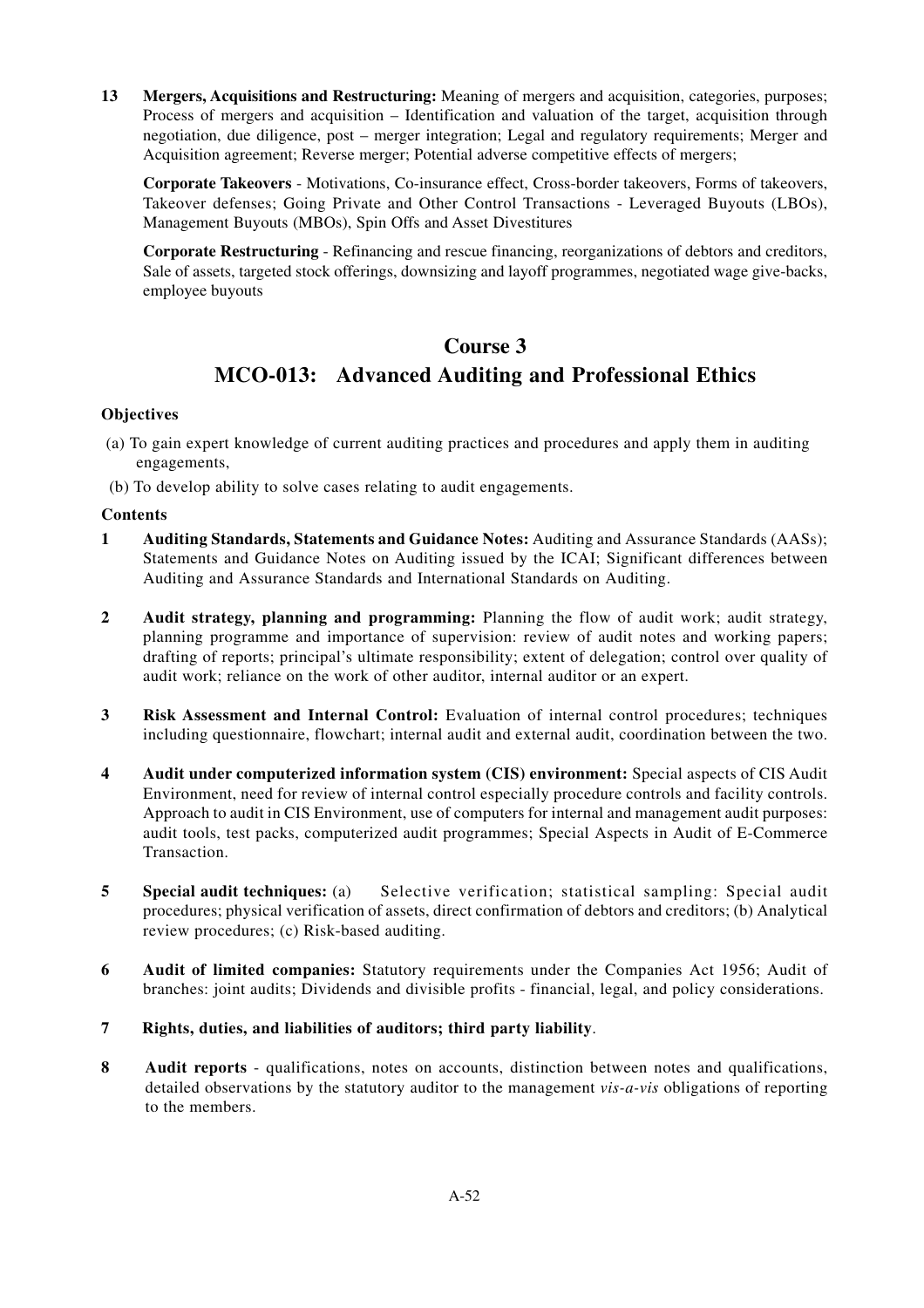#### **9 Audit Committee and Corporate Governance**

- **10 Audit of Consolidated Financial Statements**, Audit Reports and Certificates for Special Purpose engagements; Certificates under the Payment of Bonus Act, import/export control authorities, etc.; Specific services to non-audit clients; Certificate on Corporate Governance.
- **11 Special features of audit of banks, insurance companies, co-operative societies and non-banking financial companies.**
- **12 Audit under Fiscal Laws**, viz, Direct and Indirect Tax Laws.
- **13 Cost audit**
- **14 Special audit assignments** like audit of bank borrowers, audit of stock and commodity exchange intermediaries and depositories; inspection of special entities like banks, financial institutions, mutual funds, stock brokers.
- **15 Special features in audit of public sector companies**. Directions of Comptroller and Auditor General of India under Section 619; Concepts of propriety and efficiency audit.
- **16 Internal audit, management and operational audit:** Nature and purpose, organisation, audit programme, behavioural problems; Internal Audit Standards issued by the ICAI; Specific areas of management and operational audit involving review of internal control, purchasing operations, manufacturing operations, selling and distribution, personnel policies, systems and procedures. Aspects relating to concurrent audit.
- **17 Investigation and Due Diligence**
- **18 Concept of peer review**
- **19 Salient features of Sarbanes** Oxley Act, 2002 with special reference to reporting on internal control.
- **20 Professional Ethics:** Code of Ethics with special reference to the relevant provisions of The Chartered Accountants Act, 1949 and the Regulations there under.

# **Course 4 MCO-014: Corporate and Allied Laws**

# **Section A : Company Law (70 Marks)**

#### **Objective**

To be able to analyze and apply various provisions of the Companies Act in practical situations

#### **Contents**

#### **1 The Companies Act, 1956, Rules and Regulations there under in its entirety with specific reference to:**

(a) Accounts and audit; (b) Dividend; (c) Directors - powers, managerial remuneration; (d) Meetings, powers of the Board and related party transactions; (e) Inspection and Investigation; (f) Compromises, Arrangements and Reconstructions; (g) Prevention of Oppression and Mismanagement; (h) Revival and Rehabilitation of Sick Industrial Companies; (i) Corporate Winding up and Dissolution; (j) Producer Companies; (k) Companies incorporated outside India; (l) Offences and Penalties; (m) E-governance

**2 Corporate Secretarial Practice:** Drafting of Resolution, Minutes, Notices and Reports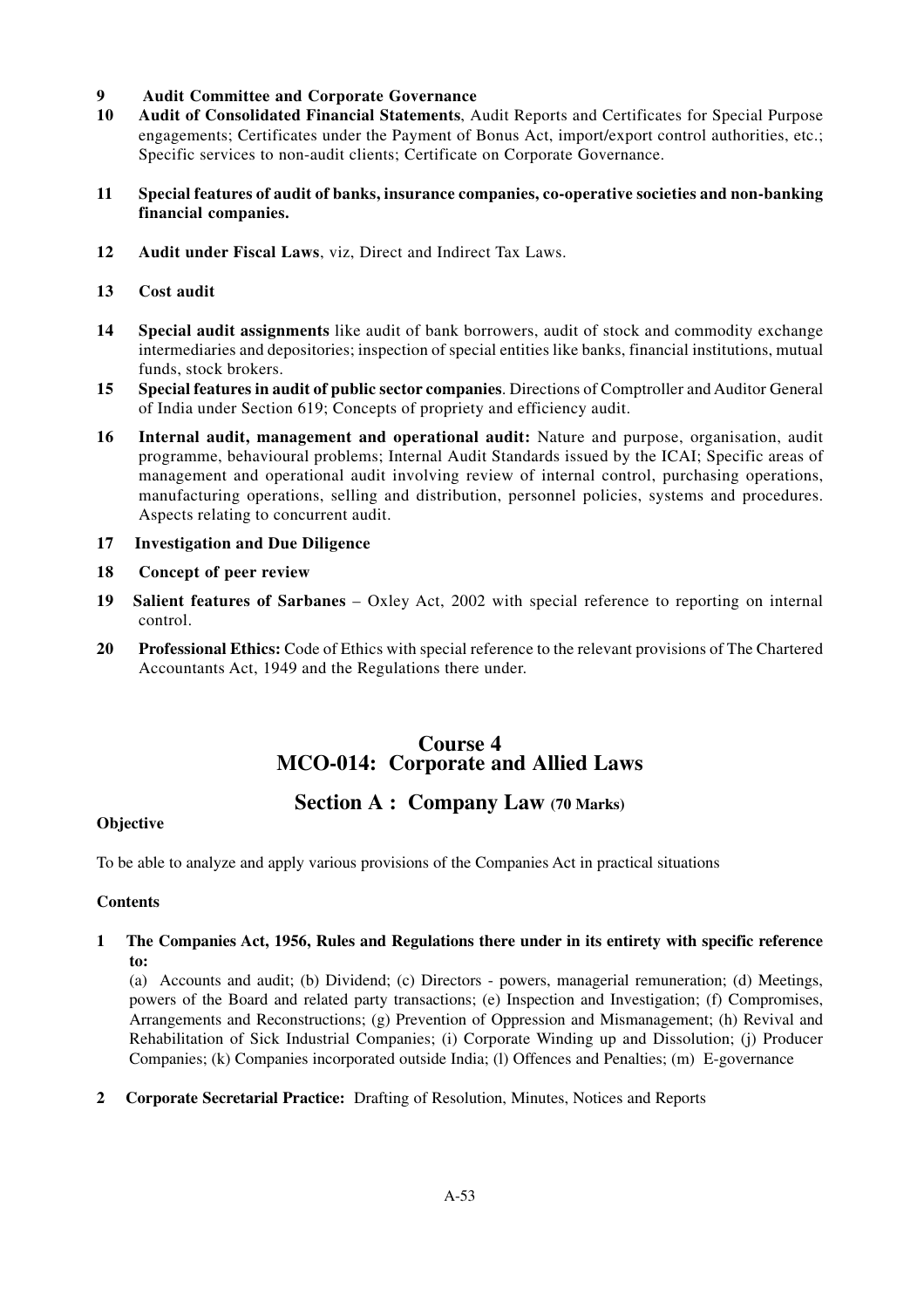# **Section B: Allied Laws (30 Marks)**

#### **Objective**

To develop ability to analyse the requirements of laws stated in the Section.

#### **Contents**

#### **1 An overview of the following laws:**

- (a) The Securities and Exchange Board of India Act,1992, Rules, Regulations and Guidelines issued thereunder.
- (b) The Securities Contracts (Regulation) Act, 1956
- (c) The Foreign Exchange Management Act, 1999
- (d) The Competition Act, 2002
- (e) The Banking Regulation Act, 1949, The Insurance Act, 1938. The Insurance Regulatory and Development Authority Act, 1999. The Securitisation and Reconstruction of Financial Assets and Enforcement of Security Interest Act, 2002
- (f) The Prevention of Money Laundering Act, 2002

#### **2 Interpretation of Statutes, Deeds and Documents**.

# **Course 5 MCO-015: Advanced Management Accounting**

#### **Objectives**

- (a) To apply various management accounting techniques to all types of organizations for planning, decision making and control purposes in practical situations.
- (b) To develop ability to apply quantitative techniques to business problems

#### **Contents**

#### **1 Cost Management**

(a) Developments in the business environment; just in time; manufacturing resources planning; (MRP); automated manufacturing; synchronous manufacturing and back flush systems to reflect the importance of accurate bills of material and routings; world class manufacturing; total quality management; (b) Activity based approaches to management and cost analysis; (c) Analysis of common costs in manufacturing and service industry; (d)Techniques for profit improvement, cost reduction, and value analysis; (e) Throughput accounting; (f) Target costing; cost ascertainment and pricing of products and services; (g) Life cycle costing; (h) Shut down and divestment.

#### **2 Cost Volume Profit Analysis**

(a) Relevant cost; (b) Product sales pricing and mix; (c) Limiting factors; (d) Multiple scarce resource problem; (e) Decisions about alternatives such as make or buy, selection of products, etc.

#### **3 Pricing Decisions**

(a) Pricing of a finished product; (b) Theory of price; (c) Pricing policy; (d) Principles of product pricing; (e) New product pricing; (f) Pricing strategies; (g) Pricing of services; (h) Pareto analysis

#### **4 Budgets and Budgetary Control**

The budget manual, Preparation and monitoring procedures, Budget variances, Flexible budgets, Preparation of functional budget for operating and non-operating functions, Cash budgets, Capital expenditure budget, Master budget, Principal budget factors.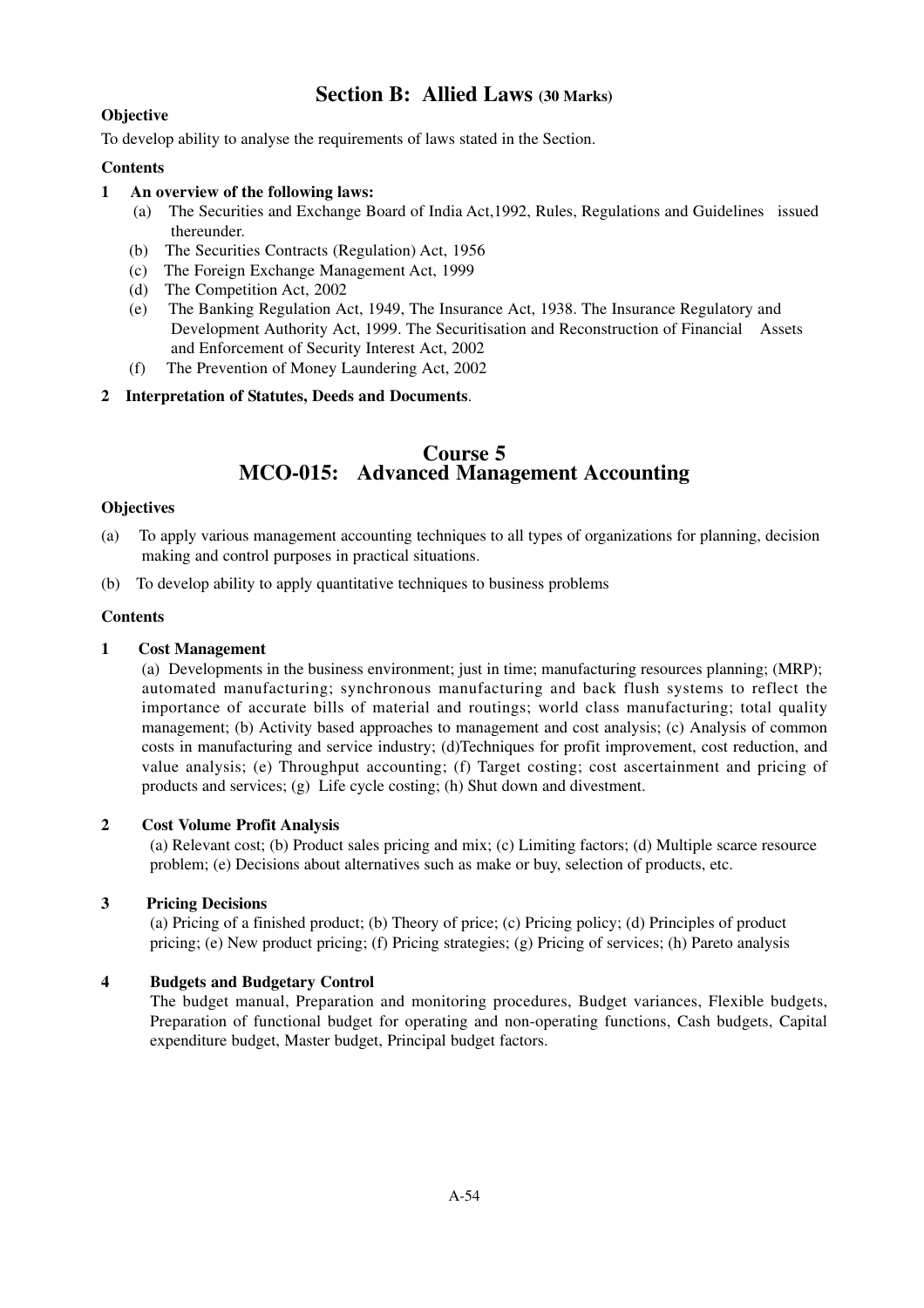#### **5 Standard Costing and Variance Analysis**

Types of standards and sources of standard cost information; evolution of standards, continuous improvement; keeping standards meaningful and relevant; variance analysis; disposal of variances.

- (a) Investigation and interpretation of variances and their inter relationship
- (b) Behavioural considerations.

#### **6 Transfer pricing**

 (a) Objectives of transfer pricing; (b) Methods of transfer pricing; (c) Conflict between a division and a company; (d) Multi-national transfer pricing.

- **7 Cost Management in Service Sector**
- **8 Uniform Costing and Inter firm comparison**

#### **9 Profitability analysis - Product wise / segment wise / customer wise**

#### **10 Financial Decision Modeling**

- (a) Linear Programming; (b) Network analysis PERT/CPM, resource allocation and resource leveling;
- (c) Transportation problems; (d) Assignment problems; (e) Simulation; (f) Learning Curve Theory;
- (g) Time series forecasting; (h) Sampling and test of hypothesis

# **Course 6 MCO-016: Information Systems and Control and Audit**

#### **Objective**

To gain application ability of necessary controls, laws and standards in computerized Information system.

#### **Contents:**

#### **1 Information Systems Concepts**

General Systems Concepts – Nature and types of systems, nature and types of information, attributes of information; Management Information System – Role of information within business; Business information systems – various types of information systems – TPC, MIS, DSS, EIS, ES

#### **2 Systems Development Life Cycle Methodology**

Introduction to SDLC/Basics of SDLC; Requirements analysis and systems design techniques; Strategic considerations : Acquisition decisions and approaches; Software evaluation and selection/ development; Alternate development methodologies- RAD, Prototype etc; Hardware evaluation and selection; Systems operations and organization of systems resources; Systems documentation and operation

manuals; User procedures, training and end user computing; System testing, assessment, conversion and start-up; Hardware contracts and software licenses; System implementation; Post-implementation review; System maintenance; System safeguards; Brief note on IS Organisation Structure

#### **3 Control objectives**

- (a) Information Systems Controls Need for control, Effect of computers on Internal Audit; Responsibility for control – Management, IT, personnel, auditors; Cost effectiveness of control procedure; Control Objectives for Information and related Technology (COBIT)
- (b) Information Systems Control Techniques Control Design, Preventive and detective controls, Computer-dependent control, Audit trails, User Controls (Control balancing, Manual follow up); Non-computer-dependent (user) controls - Error identification controls, Error investigation controls, Error correction controls, Processing recovery controls
- (c) Controls over system selection, acquisition/development Standards and controls applicable to IS development projects - Developed / acquired systems, Vendor evaluation, Structured analysis and design, Role of IS Auditor in System acquisition/selection
- (d) Controls over system implementation Acceptance testing methodologies, System conversion methodologies, Post implement review, Monitoring, use and measurement.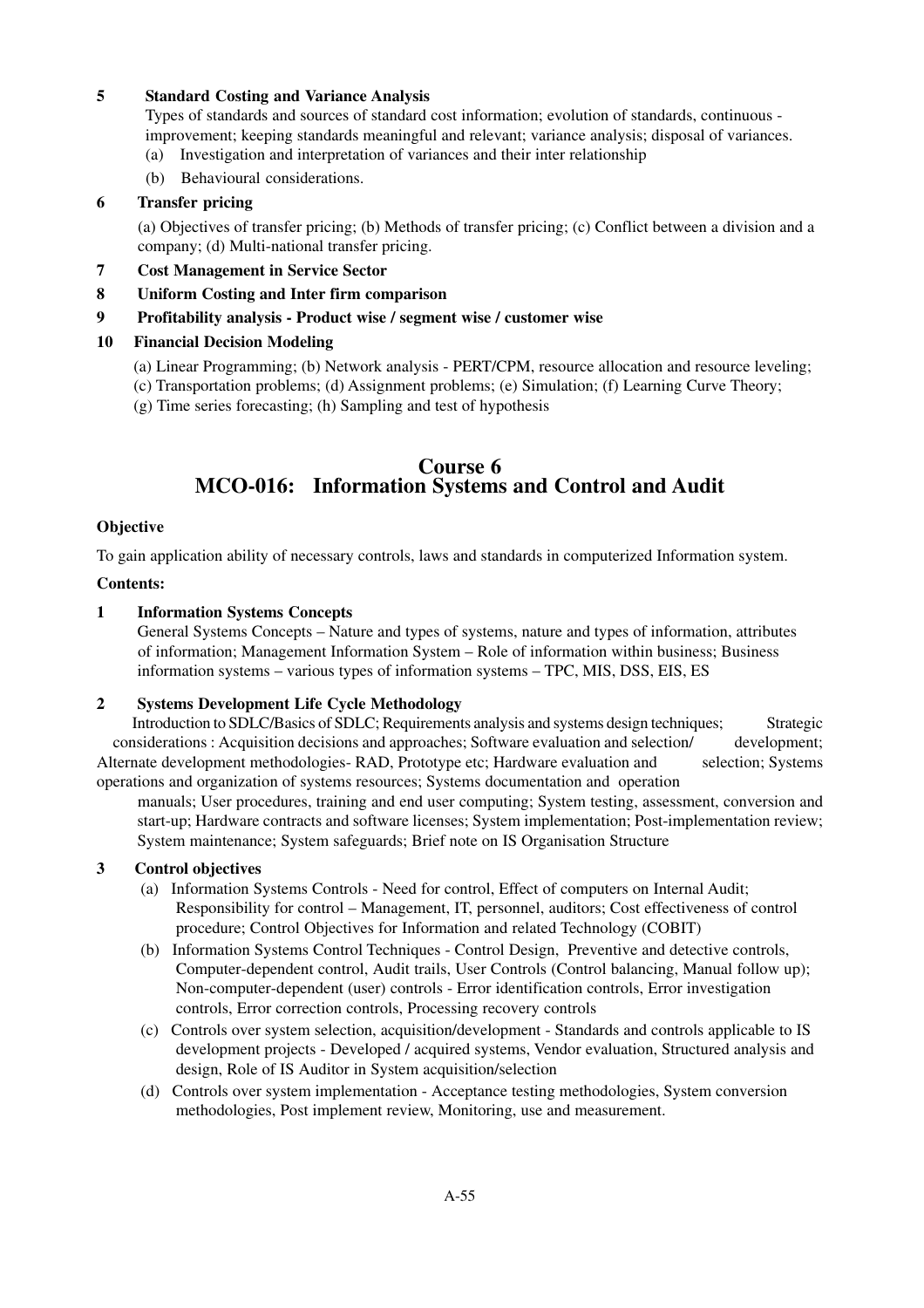- (e) Control over System and program changes Change management controls, Authorization controls, Documentation controls, Testing and quality controls, Custody, copyright and warranties, Role of IS Auditor in Change Management
- (f) Control over Data integrity, privacy and security Classification of information, Logical access controls, Physical access control, Environmental control, Security concepts and techniques – Cryptosystems, Data Encryption Standards (DES), Public Key Cryptography & Firewalls, Data security and public network, Monitoring and surveillance technique, Data Privacy, Unauthorised intrusion, hacking, virus control, Role of IS Auditor in Access Control
- 4 **Audit Tests of General and Automated Controls** (a) Introduction to basics of testing (reasons for testing); (b) Various levels/types of testing such as - Performance testing, Parallel testing, Concurrent Audit modules/Embedded audit modules, etc.

#### **5 Risk assessment methodologies and applications**

 (a) Meaning of Vulnerabilities, Threats, Risks, Controls, (b) Fraud, error, vandalism, excessive costs, competitive disadvantage, business, interruption, social costs, statutory sanctions, etc. (c) Risk Assessment and Risk Management, (d) Preventive/detective/corrective strategies

#### **6 Business Continuity Planning and Disaster recovery planning**

(a) Fundamentals of BCP/DRP, (b) Threat and risk management, (c) Software and data backup techniques, (d) Alternative processing facility arrangements,(e) Disaster recovery procedural plan, (f) Integration with departmental plans, testing and documentation, (g) Insurance

**7 An over view of Enterprise Resource Planning (ERP)**

- **8 Information Systems Auditing Standards**, guidelines, best practices (BS7799, HIPPA, CMM etc.)
- **9 Drafting of IS Security Policy, Audit Policy, IS Audit Reporting a practical perspective**
- **10 Information Technology Act, 2000**

# **Course 7 MCO-017: Direct Tax Laws**

#### **Objectives**

- (a) To gain advanced knowledge of the provisions of direct tax laws,
- (b) To acquire the ability to apply the knowledge of the provisions of direct tax laws to various situations in actual practice.

#### **Contents**

- 1 The Income-tax Act, 1961 and Rules thereunder (90 marks)
- 2 The Wealth-tax Act, 1957 and Rules thereunder (10 marks)

While covering the direct tax laws, students should familiarise themselves with considerations relevant to tax management. These may include tax considerations with regard to specific management decisions, foreign collaboration agreements, international taxation, amalgamations, tax incentives, personnel compensation plans, inter-relationship of taxation and accounting, with special reference to relevant accounting standards and other precautions to be observed to maximise tax relief. Further, they should have a basic understanding about the ethical considerations in tax management and compliance with taxation laws.

*Note: If new legislations are enacted in place of the existing legislations relating to income tax and wealth tax, the syllabus will accordingly include such new legislations in the place of the existing legislations with effect from the date to be notified by the Institute.*